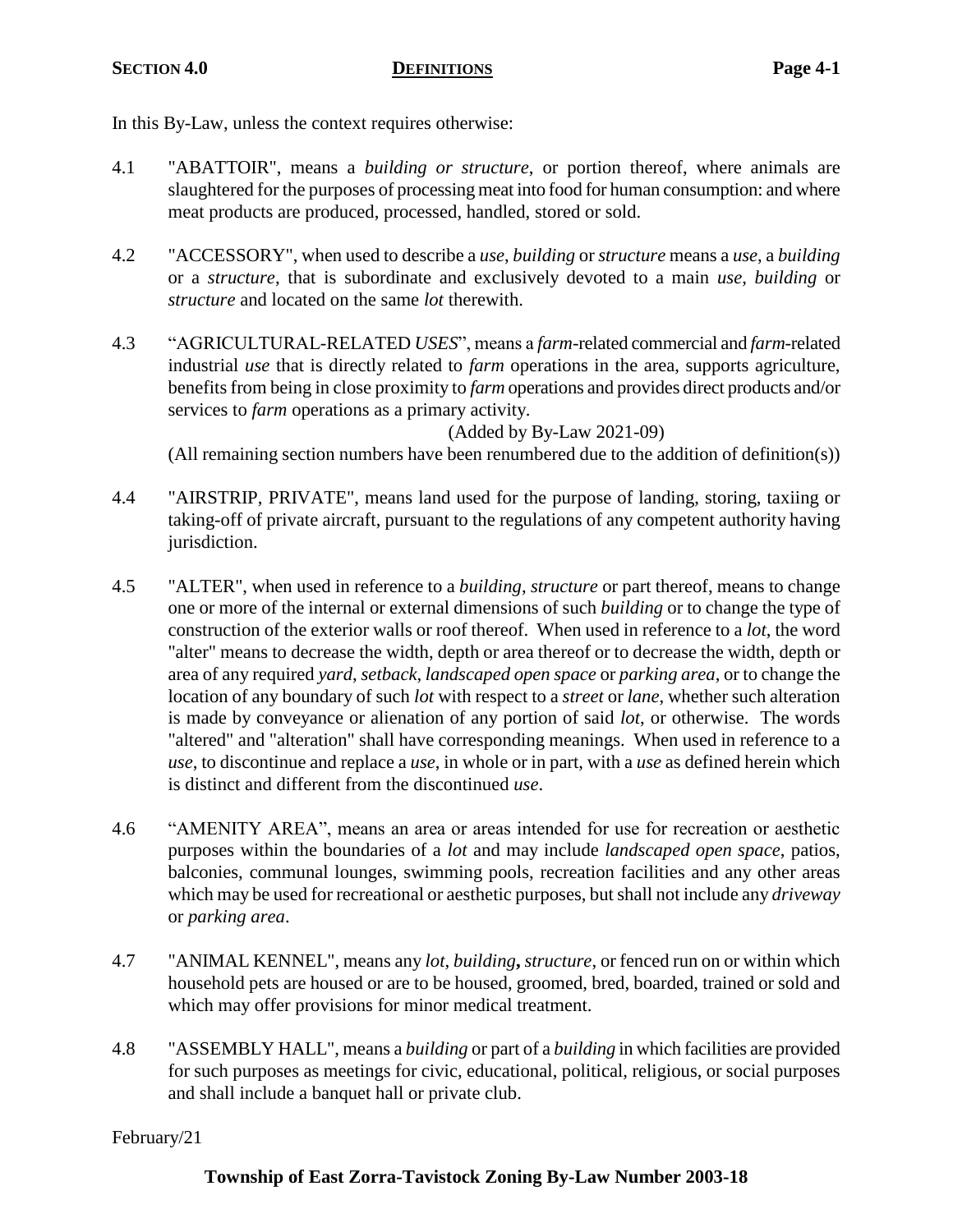- 4.9 "ASPHALT OR CONCRETE BATCHING PLANT", means an industrial facility used for the production of asphalt or concrete, used in building or construction and includes facilities for the administration and management of the business, the stockpiling of bulk materials used in the production process or of finished products manufactured on the premises and the storage and maintenance of required equipment, but does not include the retail sale of finished asphalt or concrete products.
- 4.10 "ATTIC", means the portion of a *building* situated wholly or in part within the roof and which is not a one-half *storey*.
- 4.11 "AUTOMOBILE SERVICE STATION", means a retail place of business, the prime function of which is the sale of automotive fuels and products and/or providing repair service, washing and maintenance to *motor vehicles*, excluding body and fender work and painting.
- 4.12 "BASEMENT", means that portion of a *building* between two floor levels which is partly underground but which has at least one half of its *height*, from finished floor to finished ceiling, above the adjacent *finished grade*.
- 4.13 "BED AND BREAKFAST ESTABLISHMENT", means a *single detached dwelling* in which no more than three *guest rooms* are made available by the resident of the *dwelling* for the temporary accommodation of the travelling or vacationing public. Such establishments may offer light meals to those *persons* temporarily residing at the establishment. A Bed and Breakfast establishment shall not include a *hotel or motel* or *eating establishment*, as defined herein.
- 4.14 "BOARDING OR LODGING", See "DWELLING". (Amended by By-Law 2009-15)
- 4.15 "BOUNDARY ADJUSTMENT", means the alteration of the *lot area* and/or *lot frontage* of an existing residential *lot* by a decision of the Oxford *County* Land Division Committee, or by other legal means, but shall not include any alteration that results in the creation of a new *lot*.
- 4.16 "BUILDING", means any edifice, whether temporary or permanent, used or intended to be used for shelter, accommodation or enclosure of *persons*, animals, or chattels other than a lawful boundary wall or fence.
- 4.17 "BUILDING INSPECTOR/CHIEF BUILDING OFFICIAL", means any *person* or *persons* appointed by the *Council* of the *Corporation*, who is charged with the duty of enforcing the provisions of the Ontario Building Code and Township By-Laws.
- 4.18 "BUSINESS OR PROFESSIONAL OFFICE", means an office in which any business is carried on or any profession is practiced.

Mar. 31/21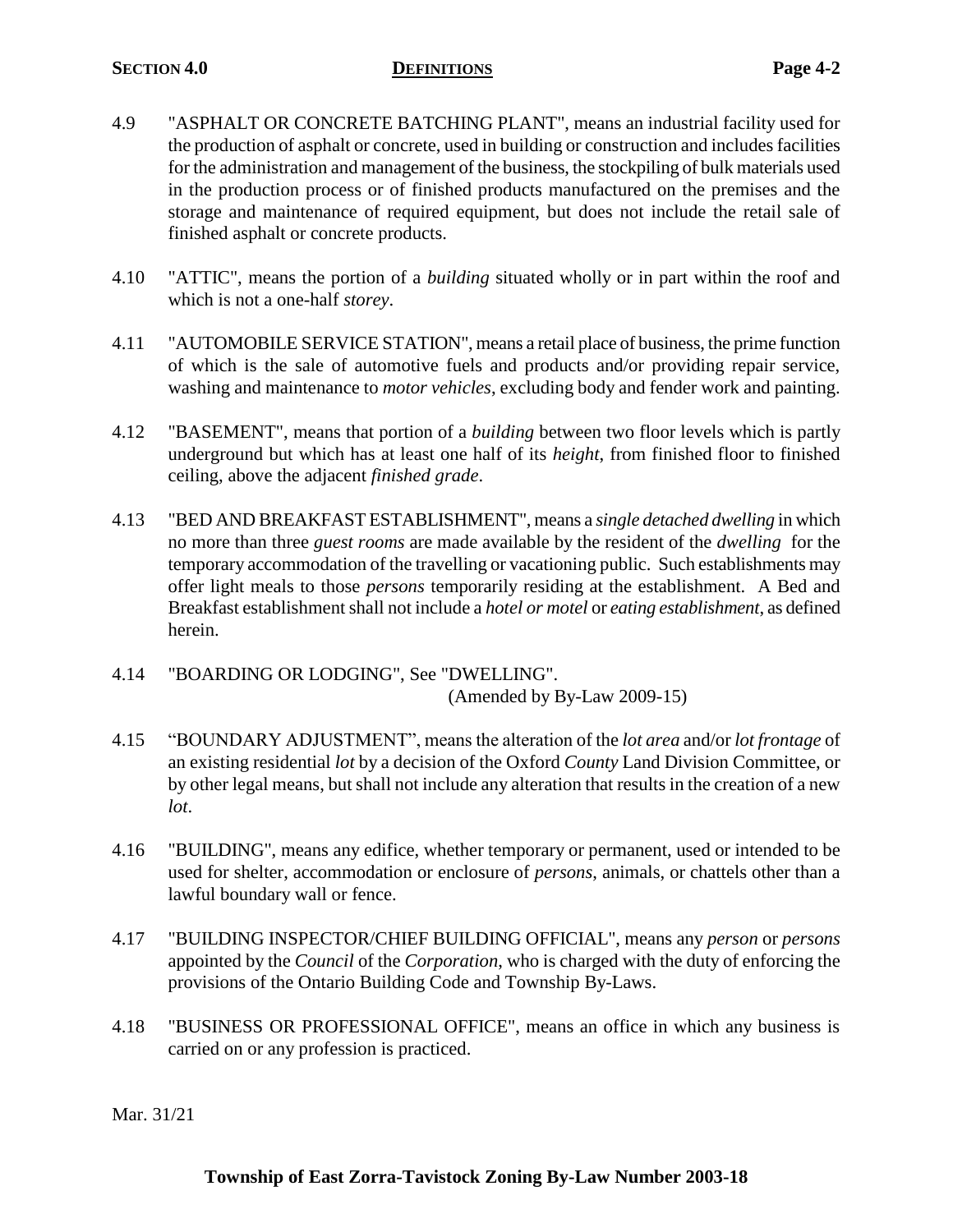- 4.19 "BY-LAW ENFORCEMENT OFFICER, ZONING OFFICER OR CHIEF BUILDING OFFICIAL", means a *person* or *persons* appointed by the *Council* of the *Corporation* and who is charged with the duties of enforcing the provisions of the Zoning By-Law. (Added by By-Law 2021-09)
- 4.20 "*CARPORT*", means a covered *structure* used for the storage of vehicles. The roof of said *structure* shall be supported by piers or columns so that 50 percent or more of its wall area adjacent to the *lot line* is unenclosed.
- 4.21 "CELLAR", means that portion of a *building* between two floor levels which is partly or wholly underground and which has more than one half of its *height*, from finished floor to finished ceiling, below adjacent *finished grade*.
- 4.22 "COMMUNICATIONS STRUCTURE", means a *structure* that is intended for transmitting or receiving television, radio, or other telecommunications and an *accessory building*.
- 4.23 "COMMUNICATIONS ESTABLISHMENT", means any building, plant, works equipment or infrastructure, which is used for the purpose of providing a telephone or telecommunication service and associated office and administrative functions, including: television and radio stations, cable companies, telephone and wireless service providers, and other similar uses.
- 4.24 "CONCRETE BATCHING PLANT", See "ASPHALT OR CONCRETE BATCHING OR MIXING PLANT"
- 4.25 "CONSERVATION PROJECT", shall mean the use of a *lot*, *building* or *structure* by the Federal or Provincial Government, the *County*, the *Corporation*, a conservation authority, or agent thereof or a educational or non-profit group, for the purpose of preserving, managing, or studying natural resources.
- 4.26 "CONSULTANT IN AGRICULTURE", means a practicing agricultural professional specializing in all aspects of sound agronomical, economical and environmental crop production who has been certified and/or recommended by the Ontario Ministry of Agriculture and Food and Rural Affairs (OMAFRA).
- 4.27 "CONTRACTOR'S SHOP OR YARD", means the premises of a construction company or contractor used as a depot for the storage and maintenance of equipment used by the contractor or company, and includes facilities for the administration or management of the business shop or assembly work and the stockpiling or storage of supplies used in the business and may include the *accessory* wholesale or retail sale of construction materials or supplies or home improvement supplies.
- 4.28 "CONVERTED DWELLING ", See "DWELLING ". (Amended by By-Law 2009-15)

4.29 "*CORPORATION* ", means the *Corporation* of the Township of East Zorra-Tavistock. February/21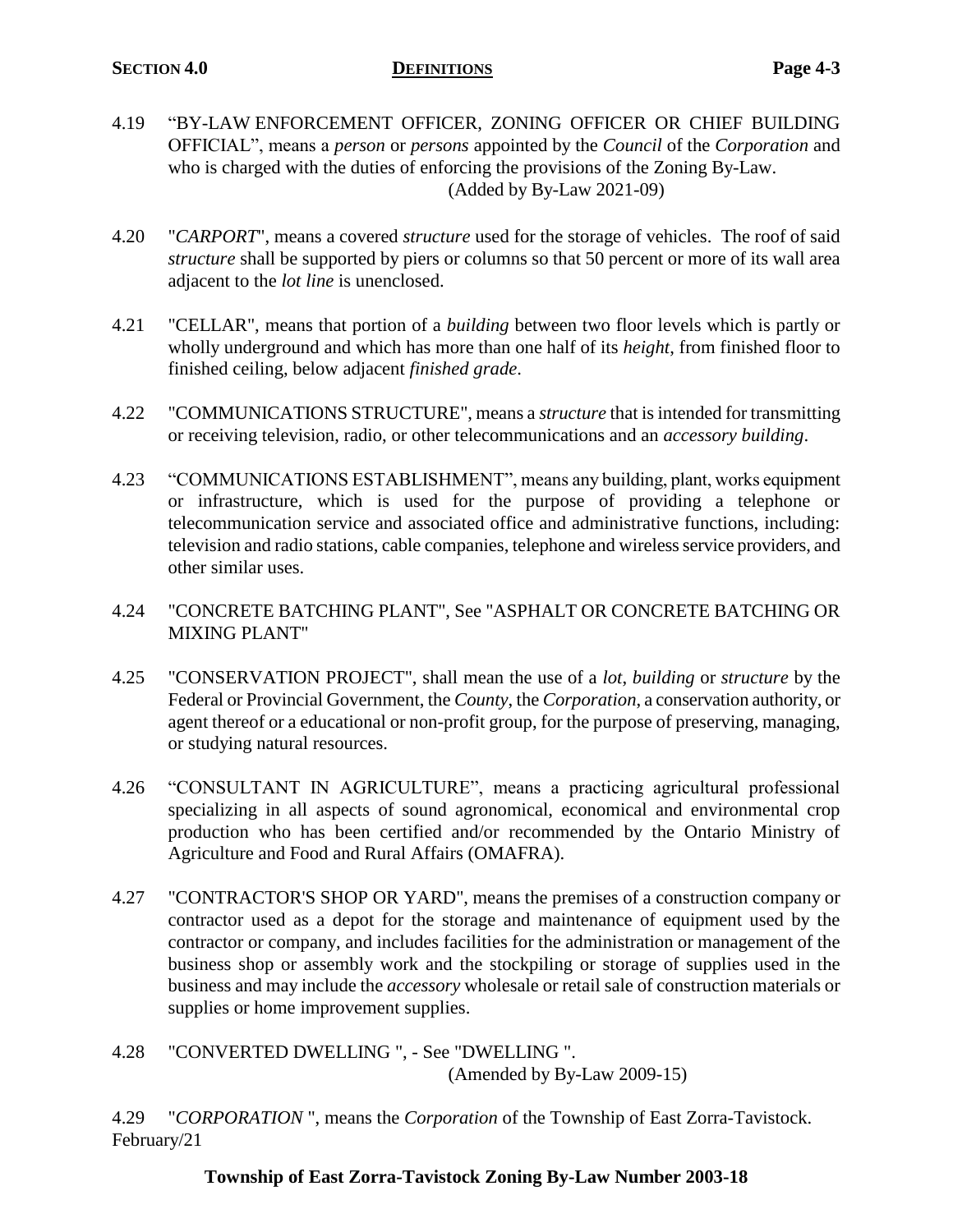- 4.30 "COUNCIL", means the Municipal *Council* of the *Corporation* of the Township of East Zorra-Tavistock.
- 4.31 "COUNTY", means the *Corporation* of the *County* of Oxford.
- 4.32 "COUNTY ROAD", means a *street* under the jurisdiction of the *Corporation* of the *County***.**
- 4.33 "DAYCARE CENTRE", means a facility licensed under Provincial statute which accommodates a minimum of 6 children for the purposes of providing temporary care for a period of time not exceeding 24 hours.
- 4.34 "DEAD STOCK REMOVAL OPERATION" means a facility to which dead animals are delivered for the purpose of obtaining the hide, skin, fats, meat, or other product of the dead animals or for the purpose of selling or delivering the dead animals or parts thereof to a *rendering plant*.
- 4.35 "DECK", means an unenclosed, uncovered *structure* exceeding an average *height* of **0.3 m** (1 ft) above grade level which is used as outside recreation area.
- 4.36 "DRIVEWAY", means a vehicle access provided from a *street* to a *parking area*, queue space or loading space, or between two *parking areas*, but does not include a *parking aisle***.**
- 4.37 "DWELLING", means a *building* occupied or capable of being occupied as the home or residence of one or more *persons*, but shall not include a *trailer*, a *mobile home*, a *motor home* or *recreational vehicle* as defined herein. A *dwelling* may include a *mobile home* for the purposes of a second *accessory dwelling* to a *farm* in the A1 or A2 Zones.
	- 4.37.1 "APARTMENT DWELLING", means a *dwelling* of two or more *storeys* containing three or more *dwelling units* sharing a common hall or halls and a common entrance at street level or above the first floor.
	- 4.37.2 "BOARDING OR LODGING HOUSE", means a *dwelling*, containing not more than four *guest rooms* used or maintained for accommodation of the public, in which the owner or head lessee supplies, for hire or gain, lodgings with or without meals for three or more *persons* but does not include any other establishment otherwise defined or classified herein.
	- 4.37.3 "CONVERTED DWELLING", means a *single detached dwelling* which has been altered or converted to contain not more than two *dwelling units*, unless otherwise specified in this By-law.
	- 4.37.4 "DUPLEX DWELLING", means the whole of a *dwelling* that is divided horizontally into two separate *dwelling units* each of which has an independent entrance either directly from the outside or through a common vestibule.
	- 4.37.5 "MOBILE DWELLING" See "MOBILE HOME".

February/21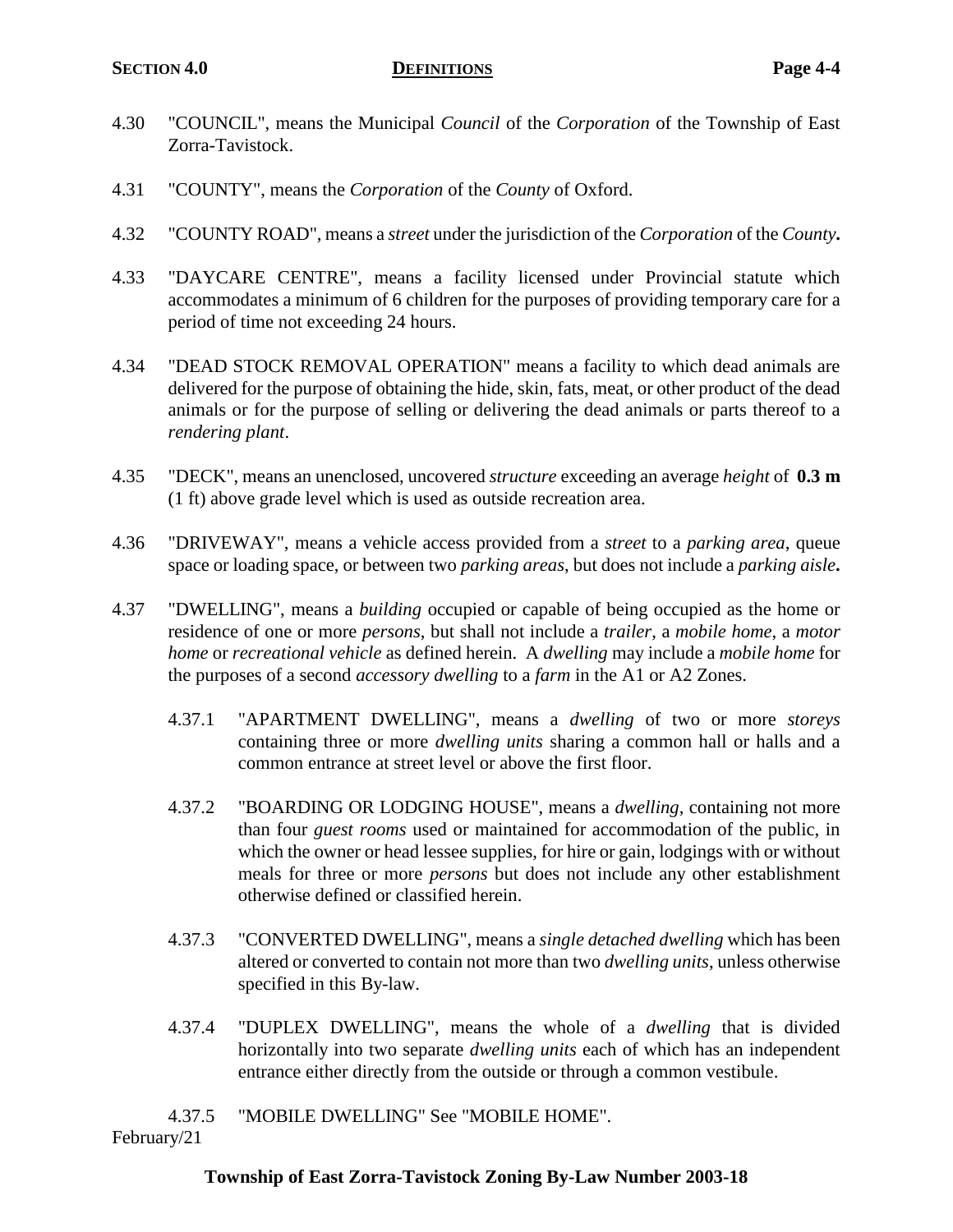- 4.37.6 "MULTIPLE UNIT DWELLING", means a *dwelling* consisting of three or more *dwelling units*, which are horizontally and/or vertically attached, which may be entered from an independent entrance directly from the outside or from an internal common space or an access balcony and in which 50% or more of *dwelling units*  have direct access to grade or a roof terrace. A *multiple attached dwelling* includes a triplex, a fourplex, a sixplex and a townhouse, but shall not include a *street fronting townhouse* or *apartment dwelling*.
- 4.37.7 "SEMI-DETACHED DWELLING", means one of a pair of two attached *dwelling units*, divided in whole or in part by a common interior vertical wall with a minimum area above grade of  $10 \text{ m}^2$  (107.6 ft<sup>2</sup>), each of which has an independent entrance either directly from the outside or through a vestibule.
- 4.37.8 "SINGLE DETACHED DWELLING", means a *building* that was designed and built to contain only one *dwelling unit*. This term excludes a *mobile home.* (Amended by By-Law 2021-09)
- 4.37.9 "STREET FRONTING TOWNHOUSE DWELLING", means a *dwelling*  consisting of three or more *dwelling units* that are aligned horizontally and divided vertically in whole or in part by common walls, with a minimum area above grade of  $10 \text{ m}^2$  (107.6 ft<sup>2</sup>), and each of which has an independent entrance directly from the outside and fronts onto a public *street*.
- 4.38 "DWELLING UNIT", means a suite of two or more rooms, designed or intended to be used for human habitation and to accommodate a single household, in which sanitary conveniences and cooking facilities are provided and which has a private entrance either from the outside of the *building* or through a common hallway.
- 4.39 "DWELLING UNIT AREA", means a habitable area contained within the inside walls of a *dwelling unit*, excluding any *private garage*, *carport*, porch, verandah, unfinished *attic*, *cellar* or sun room (unless such sun room is habitable in all seasons of the year) public or common halls or areas, and stairways.
- 4.40 "EATING ESTABLISHMENT", means a *building* or part thereof, where food is offered for sale or sold to the public for immediate consumption and includes such uses as a restaurant, licensed tavern, cafe, cafeteria, ice cream parlours, tea or lunch room, dairy bar, coffee shop, snack bar, refreshment room or stand.
- 4.41 "ELEVATION, AVERAGE", means the mean *height* above sea level, calculated along the length of a *building* or *structure*.
- 4.42 "ERECT", when used in this By-Law, includes building, construction, reconstruction and relocation, and without limiting the generality of the word, also includes:

4.42.1 any preliminary physical operation, such as excavating, filling or draining; February/21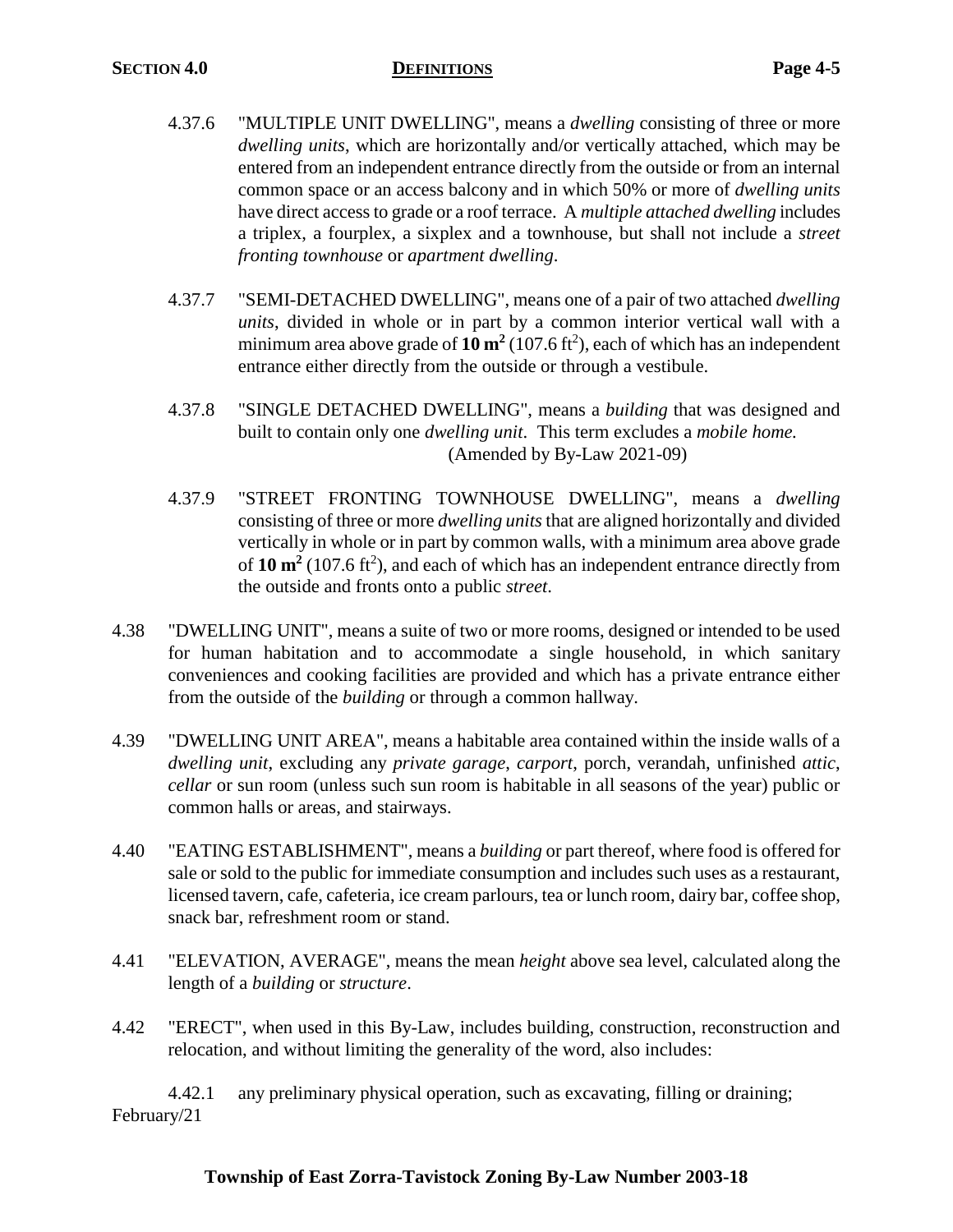- 4.42.2 *altering* any *existing building* or *structure* by an addition, enlargement, extension or other structural change; and
- 4.42.3 any work which requires a building permit.
- 4.43 "ESTABLISHED BUILDING LINE", means the average *setback* from the *street line* of *existing building***s** calculated along one side of one block where more than half of the frontage of the said side of the block has been built upon. For the purposes of this By-Law, a block is not considered to be more than **200 m** (656.2 ft).
- 4.44 "EXISTING", means existing on the date of passing of this By- Law.
- 4.45 "FARM", means any agricultural *use* and includes: apiaries; aviaries, berry or bush crops; breeding, raising or training horses or cattle; commercial greenhouses; *animal kennels*; *farms* devoted to the hatching, raising and marketing of chickens, turkeys, or other fowl or game birds, animals, fish or frogs; flower, vegetable or speciality crops; field crops; research and/or breeding stations; mushroom *farms*; nurseries, orchards; riding stables; tree crops; wood lots; seasonal farm shows and such *accessory uses* or enterprises as are customarily carried on in the field of primary agriculture. A *farm* may include an *on-farm composting facility* and may also include a bunk house for seasonal farm workers provided that the bunkhouse is located on the *farm* on which the seasonal farm workers are employed and is constructed or anchored in accordance with the Building Code. A bunk house shall not be used for more than 6 months in any calendar year.
	- 4.45.1 "FARM, REGULATED" *Farm*, Regulated, means a *farm unit* that is regulated under the Nutrient Management Act, 2002, as amended and its regulations or a municipal Nutrient Management By-law.

(Amended by By-Law 2007-30)

- 4.46 "FARM AUCTION BARN", means a *building* or *structure* used predominantly as a livestock auction facility and may include the auction of agriculturally related chattels on an incidental or *accessory* basis only.
- 4.47 "FARM IMPLEMENT DEALER", means the use of land, *building***s**, or *structure***s** where farm vehicles and equipment are stored for the purposes of sale, lease, or hire and where farm vehicles and equipment are repaired or serviced.
- 4.48 "FARM UNIT", means the composite of all parcels operated as a *farm*, the principal *farm* residence, any *accessory* residences, wood lot, barns and other *structure***s** necessary to support agricultural and ancillary *uses*.
- 4.49 "FINISHED GRADE", see "GRADE, FINISHED"
- 4.50 "FRATERNAL LODGE OR INSTITUTIONAL HALL", shall mean a *building*, or portion thereof, designed, used, or intended for use as a meeting place or assembly hall for the members of an organization, association, fraternal order, or similar group, not operated for profit and wherein athletic facilities, dining rooms and beverage rooms may be provided.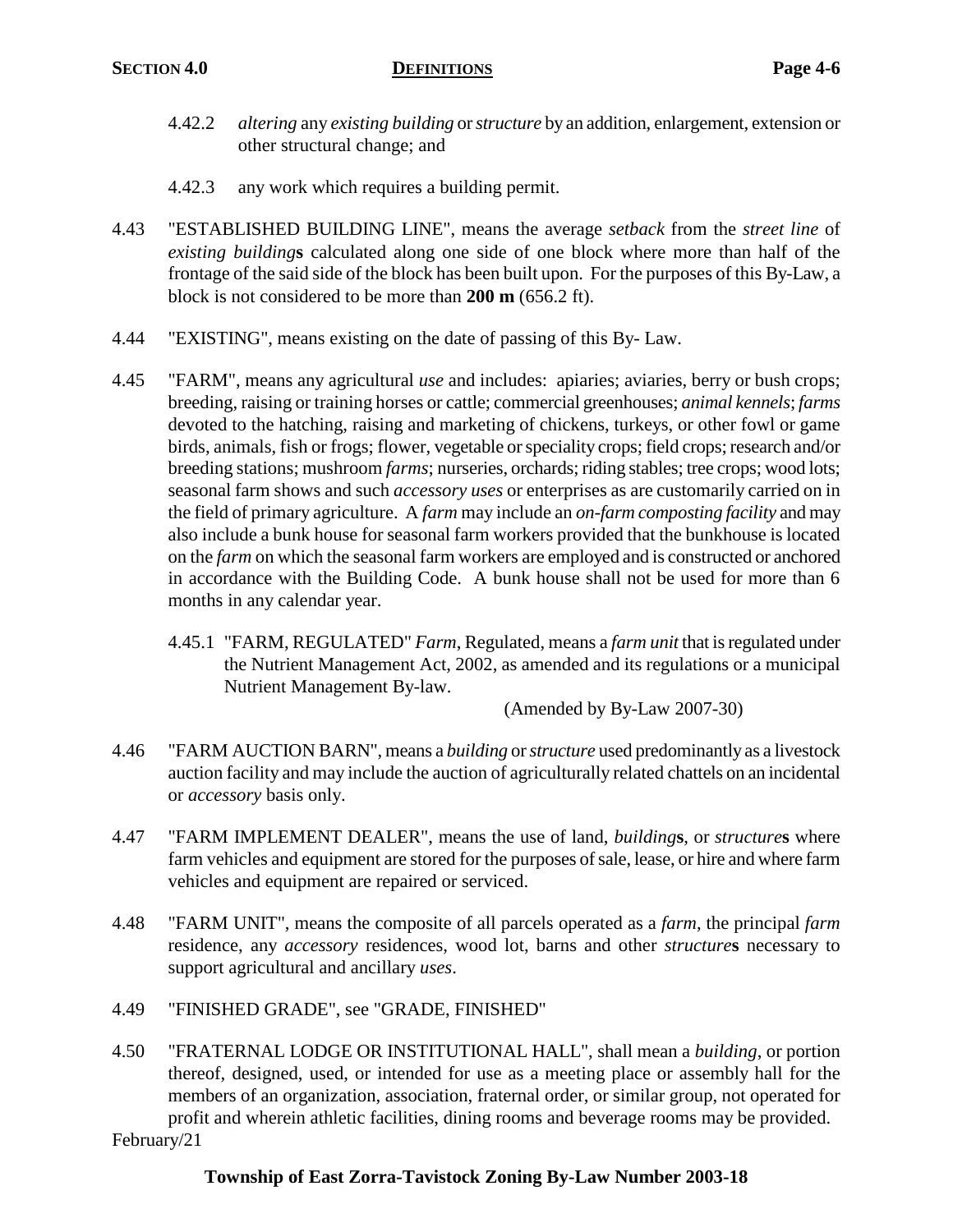- 4.51 "FRONTAGE" See "LOT FRONTAGE".
- 4.52 "FRONT YARD" See "YARD"
- 4.53 "FUEL STORAGE TANK", means a tank for the bulk storage of petroleum gasoline, fuel oil, gas or flammable liquid or fluid but does not include a container for flammable liquid or fluid legally and properly kept in a *retail store* or a tank for storage *accessory* to some other *use* of the premises where such tank is located.

(Amended by By-Law 2009-15)

- 4.54 "GARAGE, PRIVATE", means a detached *accessory building* or portion of a *dwelling* which is designed or used for the sheltering of private *motor vehicles* and storage of household equipment incidental to the residential occupancy and which is fully enclosed, but excludes a *carport*.
- 4.55 "GARDEN SUITE", means a one-unit detached residential *structure* containing bathroom and kitchen facilities that is ancillary to an *existing* residential *structure* and that is designed to be portable.
- 4.56 "GOLF COURSE", means a public or private area operated for the purpose of playing golf and may include *accessory uses* such as driving ranges, miniature courses, club houses and similar *uses* operated for commercial purposes.
- 4.57 "GRADE FINISHED", means the average elevation of the finished surface at the ground at the base of a *structure* or of the main front wall of a *building* exclusive of any embankment in lieu of steps.
- 4.58 "GROSS FLOOR AREA", means the aggregate of the horizontal areas of each floor whether any such floor is above or below grade, measured between the exterior faces of the exterior walls of the *building* or *structure* at the level of each floor, exclusive however, of:
	- 4.58.1 any part of the *building* or *structure* below grade which is used for heating equipment, the storage or parking of *motor vehicles*, storage and laundry facilities and;
	- 4.58.2 parts of *building***s** used for mechanical equipment, stairwells, elevators, or any part of the *building* established below grade used for storage purposes.
- 4.59 "GROUND FLOOR AREA", means the maximum area of a *building* measured to the outside walls excluding in the case of *dwelling* house, any *private garage*, *carport*, porch, verandah or sunroom (unless such sunroom if habitable in all seasons of the year).
- 4.60 "GROUP HOME", means a single housekeeping unit, in a *single detached dwelling***,** in which three to ten *persons*, excluding supervisory staff or receiving family, live under supervision consistent with the particular needs of its residents. The group home is licensed or approved under provincial statutes.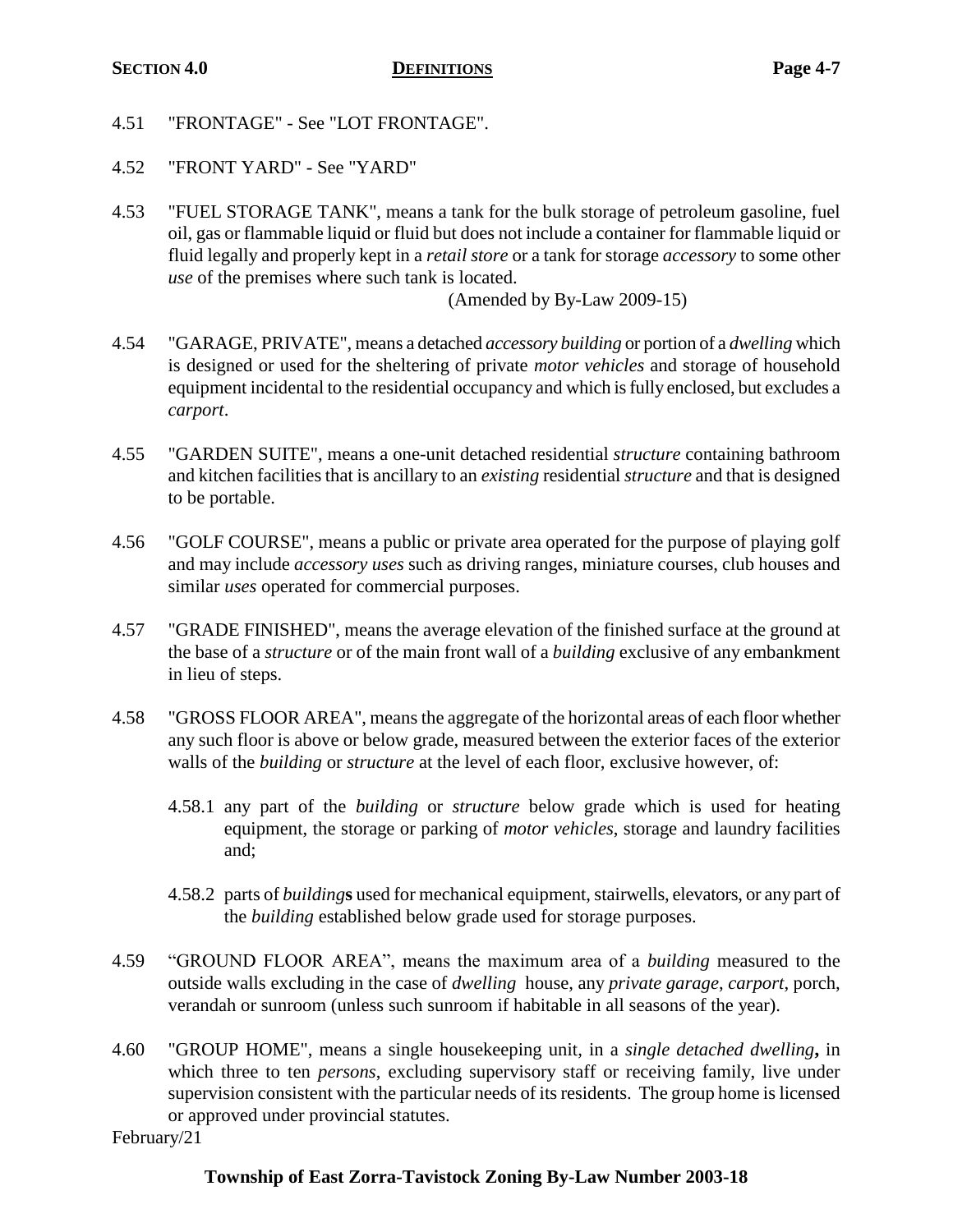- 4.61 "GUEST ROOM", means a room or suite of rooms used or maintained for the accommodation of the public but does not provide any facilities for the cooking or preparation of meals.
- 4.62 "HEIGHT", means the vertical distance between the average elevation of the finished surface of the ground at the front of the *building* and;
	- 4.62.1 in the case of a flat roof, the highest point of the roof surface or the parapet, whichever is the greater; or
	- 4.62.2 in the case of a mansard roof, the deck roof line; or
	- 4.62.3 in the case of a gable, hip or gambrel roof, the mean *height* between the eaves and the ridge, exclusive of any *accessory* roof construction such as a chimney, tower, solar collector, steeple, television antenna or dish; or
	- 4.62.4 in the case of a quonset hut, three-quarters of the distance to the highest point of the *structure*.
- 4.63 "HOME OCCUPATION", means any occupation or business for gain or profit conducted entirely within a *dwelling* and/or an *accessory building*, but shall not include an *eating establishment* or a *public garage*.
- 4.64 "HOSPITAL, PRIVATE", means a *private hospital* within the meaning of the Private Hospitals Act.
- 4.65 "HOSPITAL, PUBLIC", means *a public hospital* within the meaning of the Public Hospitals Act.
- 4.66 "HOTEL OR MOTEL", means any *hotel*, *motel*, inn, or lodge in one main *building* or in two or more *building***s** on the same site and used mainly for the purposes of catering to the needs of the travelling public by supplying food and furnishing sleeping accommodation of not less than four *guest rooms*, which *guest rooms* contain no provisions for cooking, and includes all premises licensed under the Liquor License Act and may include permanent staff accommodation.
- 4.67 "INFRASTRUCTURE", means physical *structure***s** that form the foundation for development. Infrastructure includes: sewage and water works, storm sewers, storm water management facilities, waste management systems, electric power (excluding power generation), communications, transit and transportation corridors and facilities, and oil and gas pipelines and associated facilities, but shall not include any other use defined herein. (Amended by By-Law 2009-15)
- 4.68 "LANDFILL SITE", means a garbage disposal area, operated by the *County*, employing an engineering method of disposing of solid wastes and may include ancillary uses such as waste transfer stations or storage areas, recycling facilities and resource recovery or reuse operations.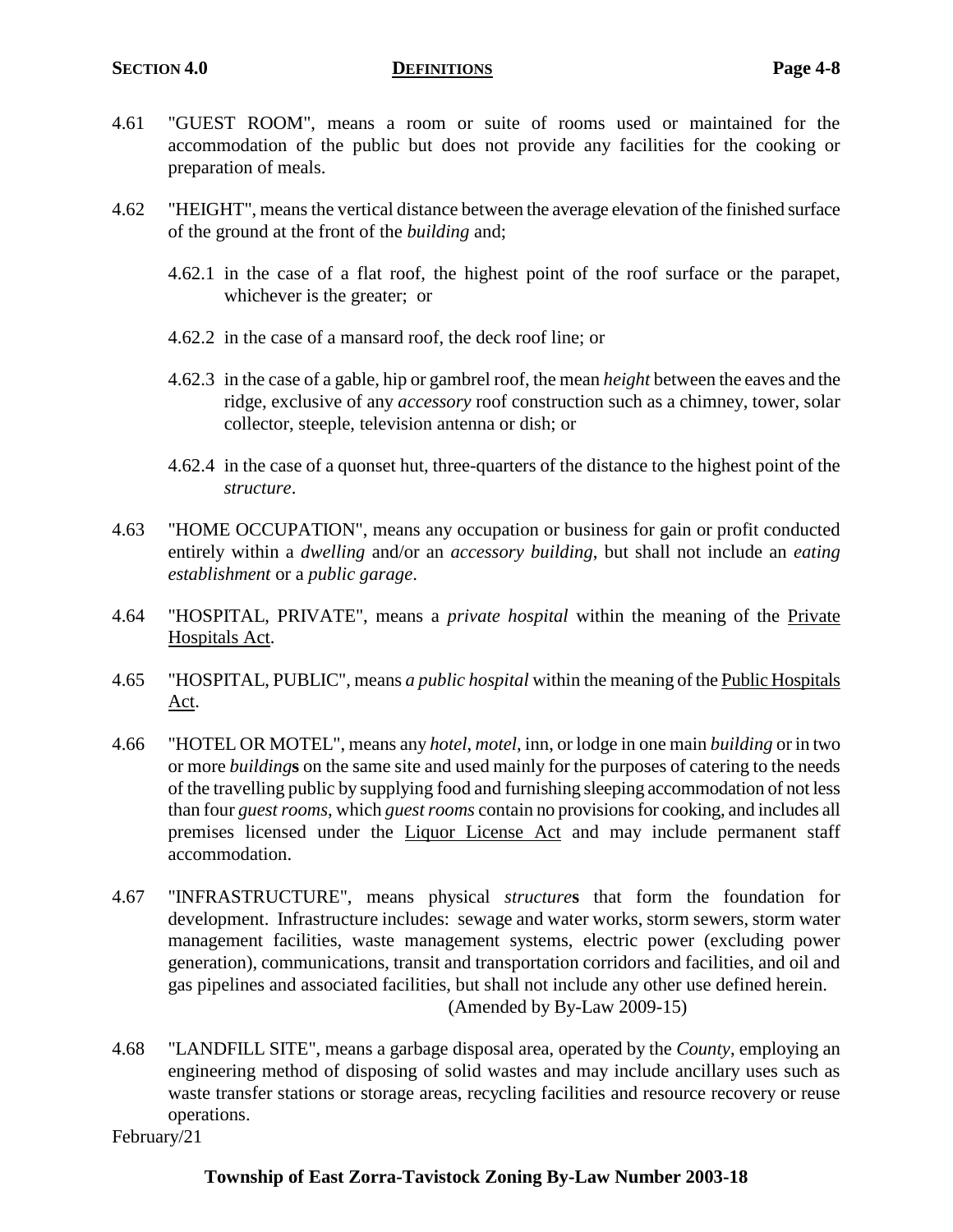

**ILLUSTRATION OF HEIGHTS** 





THE ABOVE ILLUSTRATIONS ARE FOR<br>CLARIFICATION PURPOSES ONLY AND<br>DO NOT FORM PART OF THIS BY-LAW.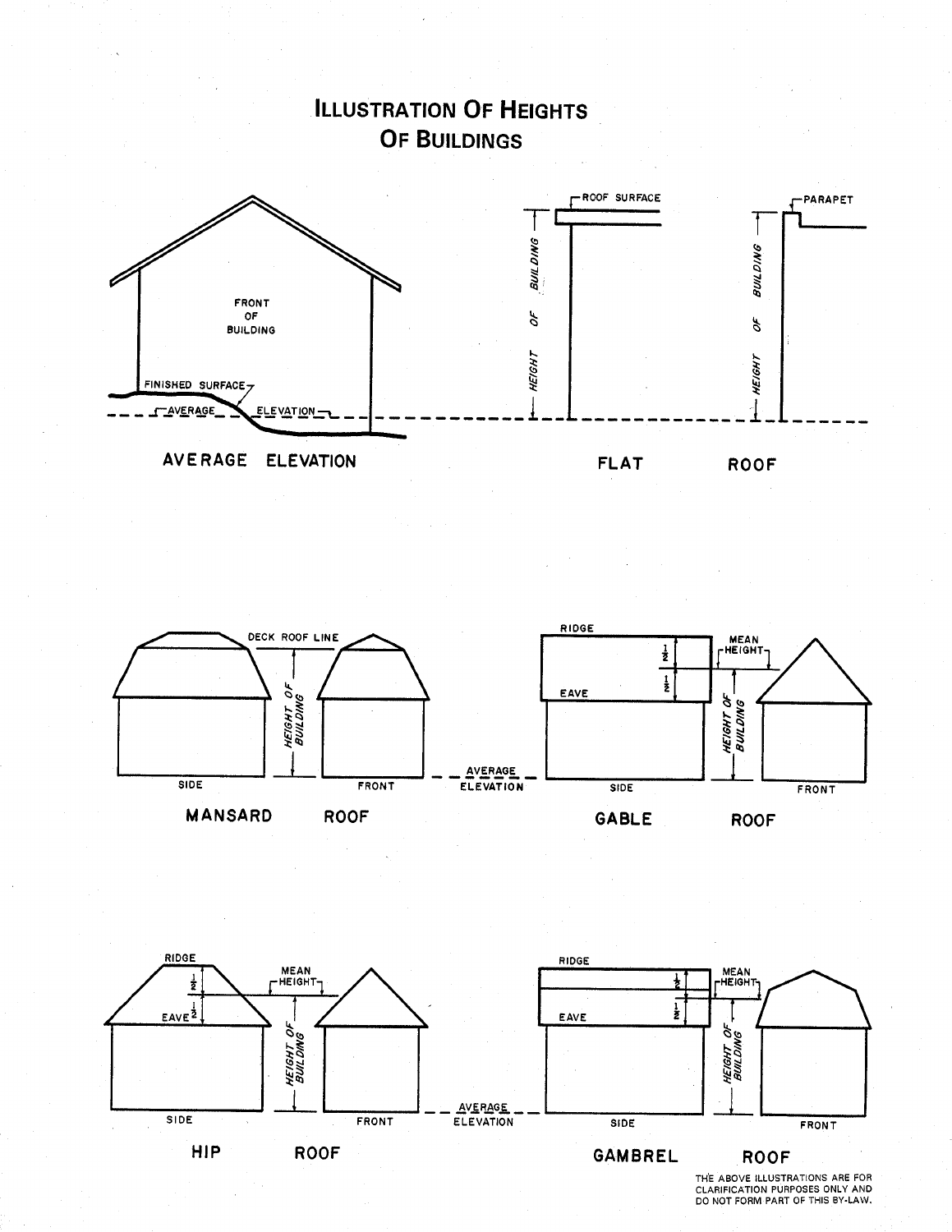- 4.69 "LANDSCAPED OPEN SPACE", means the open unobstructed space at grade on a *lot* and which is suitable for the growth and maintenance of grass, flowers, bushes, trees and other landscaping and includes any surfaced walk, patio or similar area but does not include any *driveway* or ramp, whether surfaced or not, any curb, retaining wall, parking area or any open space beneath or within any *building* or *structure*.
- 4.70 "LANE", means a public thoroughfare which affords only a secondary means of vehicular access to abutting *lots* and which is not intended for general traffic circulation.
- 4.71 "LIVESTOCK ASSEMBLY AND SALES YARD", means any land, *building***s** or *structure***s** where livestock are temporarily assembled for subsequent sale or distribution.
- 4.72 "LONG TERM CARE FACILITY", means a building in which the proprietor supplies for hire or gain, lodging with or without meals and, in addition, may provide nursing, medical or similar care and treatment and may include a nursing home, rest home, convalescent home, or home for the aged, but does not include any other establishment otherwise defined or classified herein.

(Added by By-Law 2009-15)

- 4.73 "LOT", means a parcel or tract of land which is a whole *lot* as shown on a registered plan of subdivision, but a registered plan of subdivision for the purposes of this subsection does not include a registered plan which has been deemed not to be a plan of subdivision under a by-law passed pursuant to The Planning Act or, a whole parcel or tract which is held under separate ownership from adjacent lands according to the registration thereof in the Registry Office or Land Titles Office.
	- 4.73.1 "CORNER LOT", means a *lot*situated at the intersection of two *streets*, of which two adjacent sides, that abut the intersecting *streets*, contain an angle of not more than one hundred and thirty-five (135) degrees and where such adjacent sides are curved, the angle of intersection of the adjacent sides shall be deemed to be the angle formed by the intersection of the tangents to the *street line***s**, drawn through the extremities of the *interior lot lines*, provided that:
		- (i) in the latter case, the corner of the *lot* shall be deemed to be that point on the *street line* nearest to the point of intersection of the said tangents; and
		- (ii) any portion of a *corner lot* distant more than **30 m** (98.4 ft) from the corner, measured along the *street line* shall be deemed to be an interior *lot*.
	- 4.73.2 "INTERIOR LOT", means a *lot* other than a *corner lot*.
	- 4.73.3 "THROUGH LOT", means a *lot* bounded on two opposite sides by *streets*.
- 4.74 "LOT AREA", means the total horizontal area within the *lot lines* of a *lot*, excluding the horizontal area of such *lot* covered by Environmental Protection One overlay or Environmental Protection Two overlay.

February/21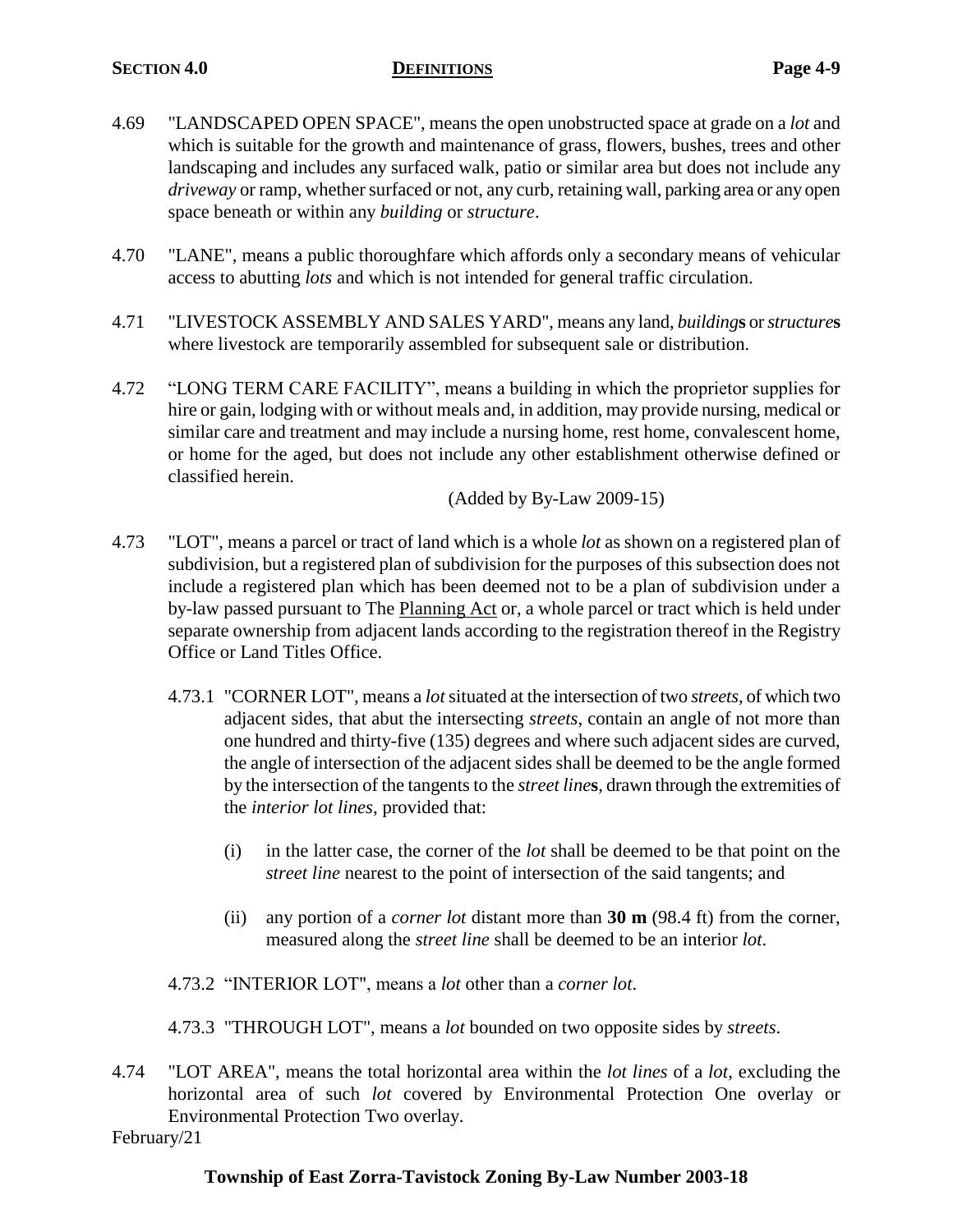

CLARIFICATION PURPOSES ONLY AND DO NOT FORM PART OF THIS BY-LAW.

# **ILLUSTRATION OF LOT**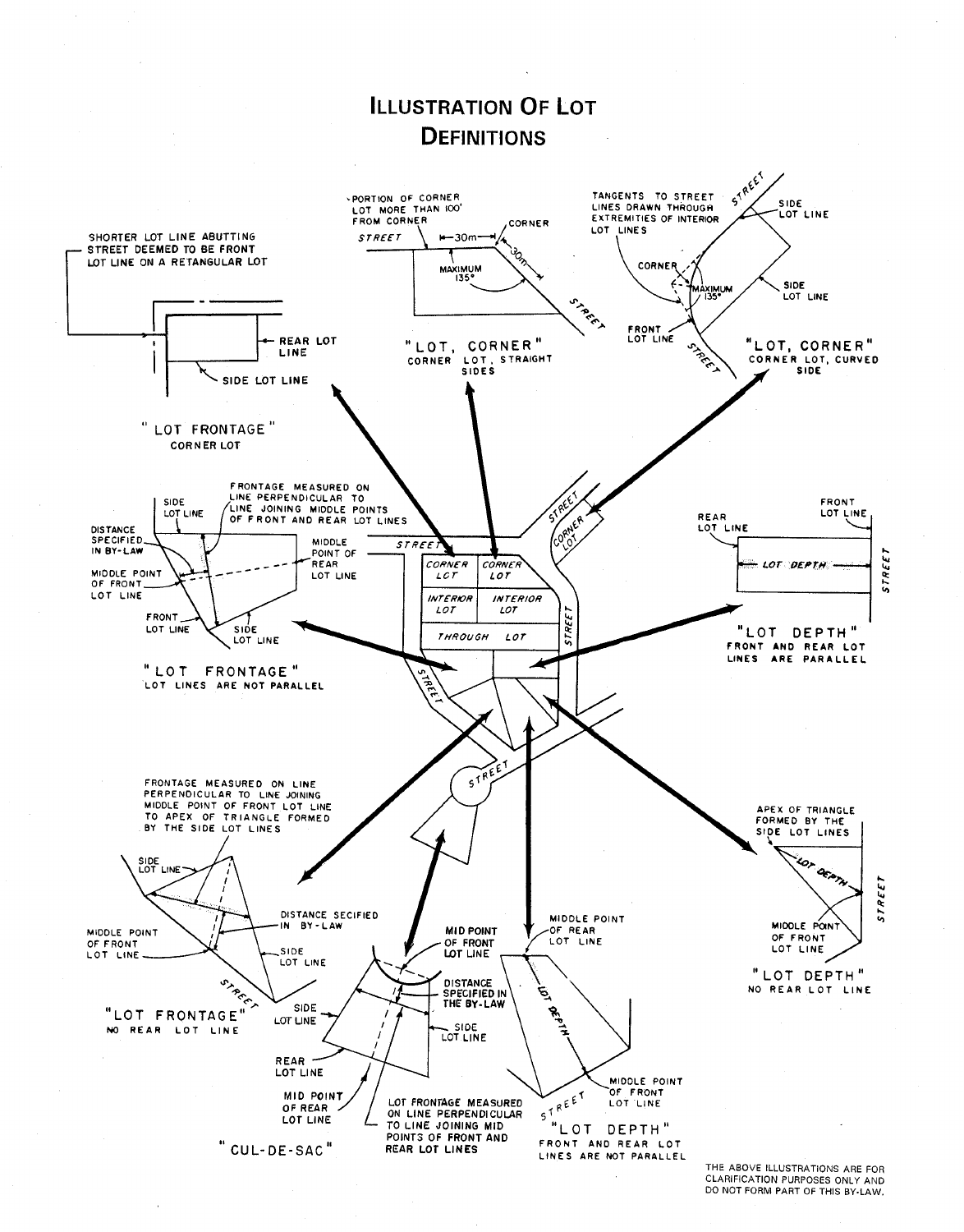4.75 "LOT COVERAGE", means that percentage of the *lot area* covered by the horizontal projections of the area of all *building***s**, but excluding the area covered by uncovered decks, balconies, canopies and overhanging eaves which are two meters or more in *height* above *finished grade*.

(Amended by By-Law 2009-15)

- 4.76 "LOT DEPTH", means the horizontal distance between the *front* and *rear lot lines*. If the *front* and *rear lot lines* are not parallel, "*lot depth*" means the length of a straight line joining the middle of the *front lot line* with the middle of the *rear lot line*. When there is no *rear lot line*, "*lot depth*" means the length of a straight line joining the middle of the *front lot line* with the apex of the triangle formed by the *side lot lines***.**
- 4.77 "LOT FRONTAGE", means the horizontal distance between the *side lot lines*, such distance being measured perpendicularly to the line joining the middle of the *front lot line* with either the middle of the *rear lot line* or the apex of the triangle formed by the *side lot lines* and at a point therein distant the required minimum *front yard depth* from the *front lot line*.
- 4.78 "LOT LINE", means any boundary of a *lot* or the vertical projection thereof.
	- 4.78.1 "FRONT LOT LINE", means
		- (i) in the case of an interior *lot*, the line dividing the *lot* from the *street*;
		- (ii) in the case of a *corner lot*, the shorter *lot line* abutting a *street*;
		- (iii) in the case of a *through lot*, the *lot line* where the principal access to the *lot* is provided.
	- 4.78.2 "REAR LOT LINE", means the *lot line* farthest from and opposite to the *front lot line*, unless the *lot* has only 3 *lot lines*, in which case the *lot* shall be deemed to have no *rear lot line*;
	- 4.78.3 "SIDE LOT LINE", means a *lot line* other than a *front* or *rear lot line*;

4.78.4 "EXTERIOR SIDE LOT LINE", means a *side lot line* abutting a *street*.

4.79 "MEDICAL CENTRE", means a *building* or part thereof, other than a *hospital*, used solely for the purpose of consultation, diagnosis and treatment of human patients by one or more legally qualified physicians, dentists, optometrists, chiropodists, chiropractors, massage therapists, or drugless practitioners, together with their qualified assistants, and without limiting the generality of the foregoing, the *building* may include administrative offices, retail sale of medically related products, waiting rooms, treatment rooms, laboratories, pharmacies and dispensaries directly associated with the centre and shall not include accommodation for in-patient care or rooms for major surgery.

February/21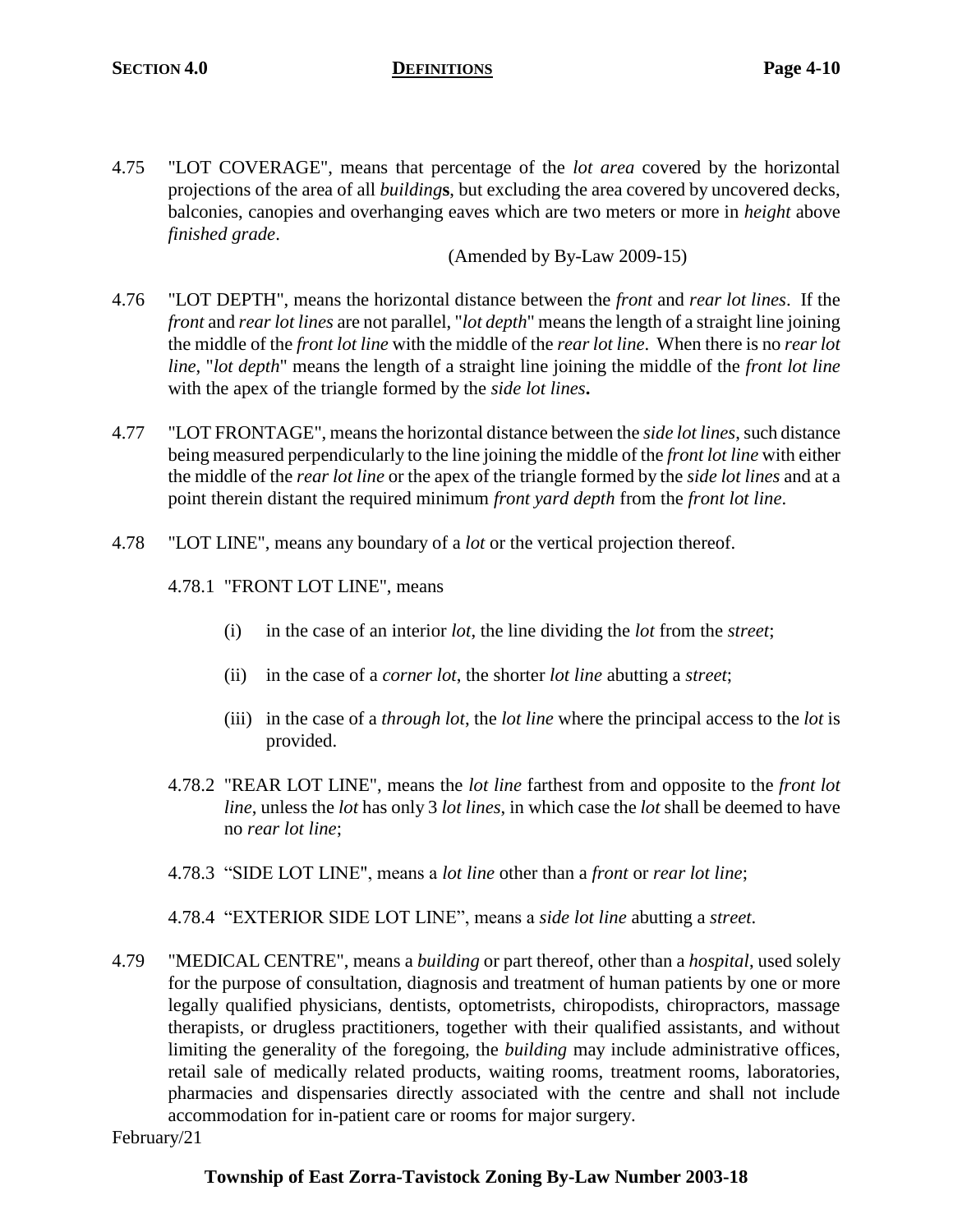- 4.80 "MINIMUM DISTANCE SEPARATION FORMULAE (MDS I AND MDS II)", means formulae developed by the Ministries of Agriculture and Food and Environment to separate *uses* so as to reduce incompatibility concerns about odour from livestock facilities.
- 4.81 "MOBILE HOME", means a prefabricated *dwelling unit*, with a minimum  $65 \text{ m}^2$  (700 ft<sup>2</sup>) of *gross floor area*, constructed to be towed on its own chassis (notwithstanding that its running gear is or may be removed), on a flatbed, or in or on other *trailers*, designed and equipped for year-round occupancy and containing suitable sanitary facilities including a flush toilet, shower or bathtub within the unit, but does not include a *trailer* as defined in this by-law. All *mobile homes* shall comply with the CAN/CSA Z-240 standard as referenced in the Ontario Building Code.
- 4.82 "MOTOR HOME", means a self-propelled vehicle designed for the temporary accommodation of *persons*, but does not include a *mobile home*.
- 4.83 "MOTEL", means a *hotel* as defined herein.
- 4.84 MOTOR VEHICLE", includes an automobile, truck, motorized construction equipment, *farm* tractor, motorized *farm* equipment, *motor home*, or *recreational vehicle*, and also includes a *trailer* and any vehicle drawn or propelled by any kind of power, but does not include any other type of motor vehicle, a bicycle, or any other device powered solely by means of human effort.

(Amended by By-Law 2009-15)

- 4.84.1 "MOTOR VEHICLE, COMMERCIAL", means a *motor vehicle* having attached thereto a truck or delivery body and also includes ambulances, hearses, tow-trucks, motor buses, fire apparatus, and *farm* vehicles (including *farm* tractors) which are used for hauling purposes on the highways.
- 4.85 "MUNICIPAL DRAIN", means a drainage system constructed under an engineer's report and adopted by a by-law passed under the authority of the Drainage Act and shall include surface and subsurface drainage, but does not include a *sanitary sewer* as defined herein.
- 4.86 "MUNICIPAL YARD", means any land, *buildings* or *structures* used for the purpose of storing materials, vehicles and equipment which are necessary to the daily operations of the *Corporation*, *County* or Province and includes such items as sand, salt, trucks, plows and a *fuel storage tank*.
- 4.87 "NON-CONFORMING", means a *use*, *building* or *structure* which was lawfully occupied and/or existed at the date of passing of this By-Law, but does not conform with the permitted uses of this By-Law for the zones in which such *use*, *building* or *structure* is located. (Amended by By-Law 2009-15)
- 4.88 "NON-COMPLYING USE", means a *use* of land, *building* or *structure* which is permitted by this By-Law, and lawfully existed at the date of passing of this By-Law, but does not comply with one or more zone provisions of this By-Law.

February/21 (Amended by By-Law 2009-15)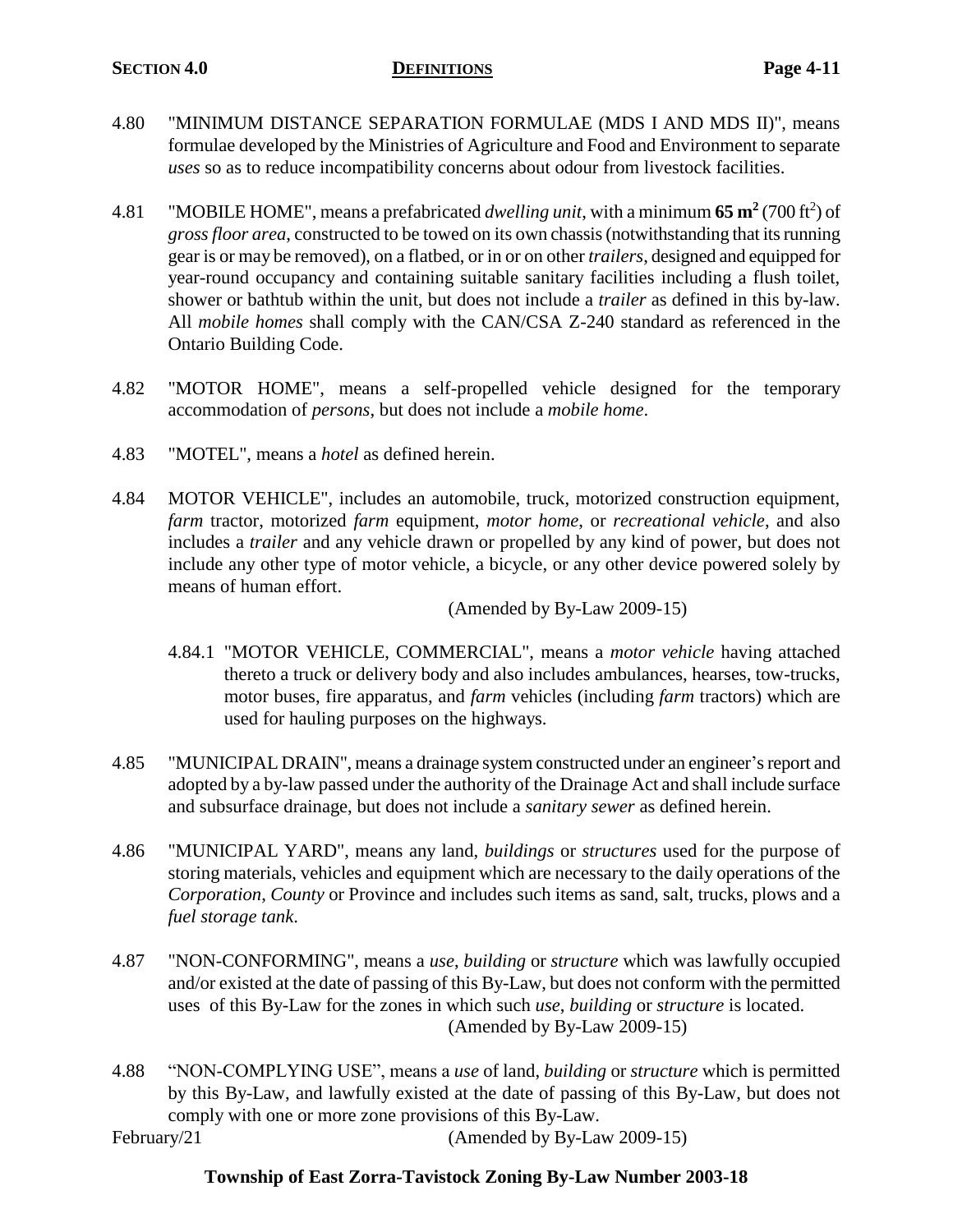- 4.89 "NURSERY, RETAIL OR WHOLESALE ", means the *use* of lands, *building***s** or *structure***s**, or portions thereof, where trees, shrubs, or plants are grown for the purpose of retail or wholesale trade. A nursery may include the *accessory* sale of soil, planting materials, fertilizers, garden equipment, ornaments and similar materials.
- 4.90 "NUTRIENT MANAGEMENT PLAN", means the science-based process for optimizing the relationship between the land-based application of nutrients, *farm* management techniques, crop requirements, and land use and is consistent with the nutrient management review criteria of the Ontario Ministry of Agriculture, Food and Rural Affairs as well as with the standards and practices of the Best Management Practices pertaining to nutrient management published from time to time by the Ontario Ministry of Agriculture, Food and Rural Affairs. (Amended by By-Law 2009-15)
- 4.91 "ON-FARM COMPOSTING FACILITY", means a *structure* used exclusively for the composting of dead livestock and poultry and other organic materials generated on the *farm unit*.
- 4.92 "ON-FARM DIVERSIFIED USE", means a *use* on a farm that is secondary to the principal agricultural *use* of the property, and limited in area. *On-farm diversified uses*include, but are not limited to, home occupations, home industries, agri-tourism *uses*, and *uses* that produce value-added agricultural products, but shall not include a *home occupation* as defined therein.

(Amended by By-Law 2021-09)

4.93 "ONE HUNDRED YEAR EROSION LIMITS", for lands adjacent to ravines, river valleys and streams, the approved standards involving the combined influence of stable slope, 100 times the average annual recession rate, and an erosion allowance to define the erosion limits for regulatory purposes.

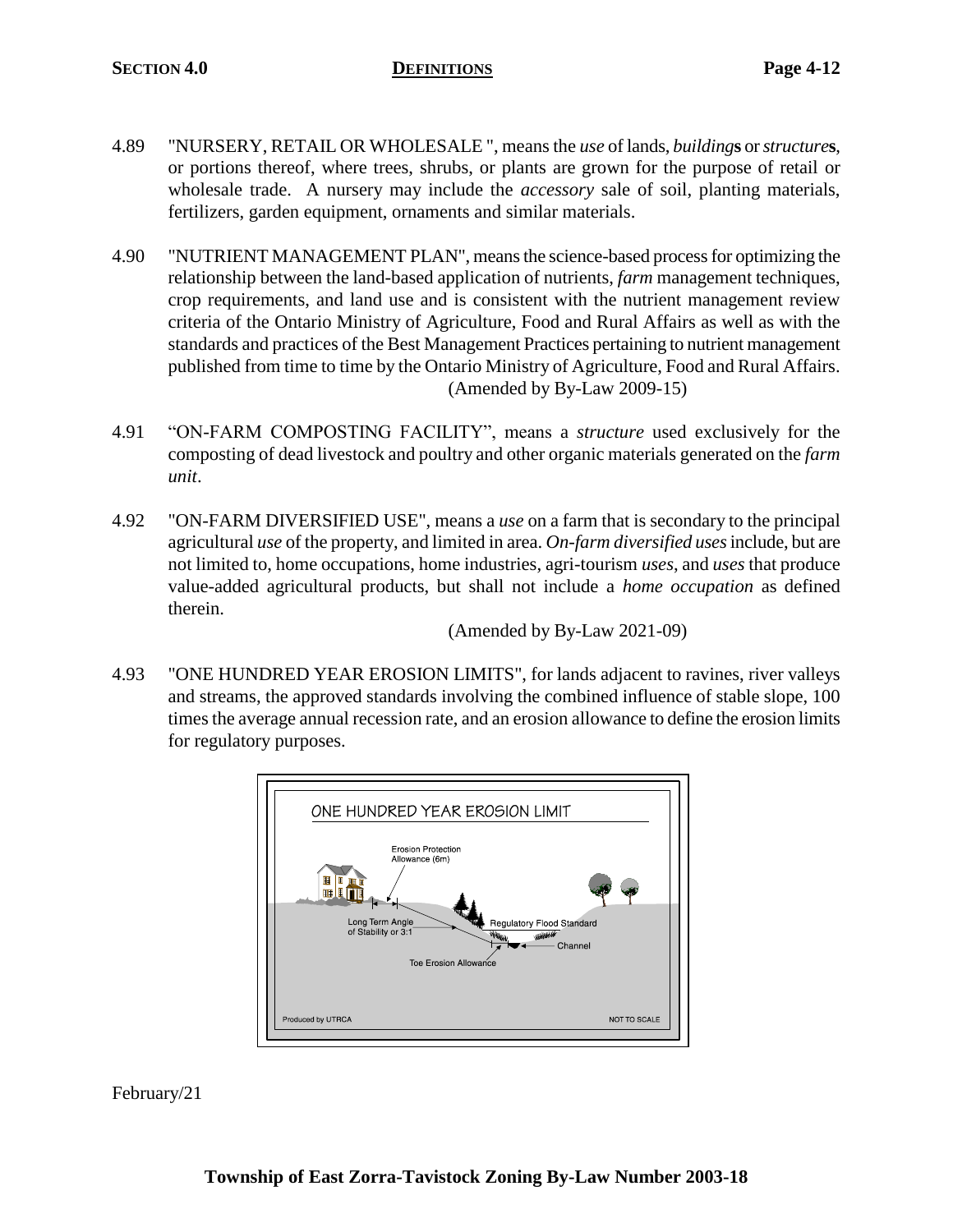- 4.94 "OPEN STORAGE", means the storage of raw or finished goods, equipment, or other materials, but not the parking or storage of *motor vehicles*, in an area of a *lot* which is not enclosed within a *building* or *structure*.
- 4.95 "OUTDOOR COMMERCIAL RECREATION FACILITY", means any *lot* or part of a *lot* used to provide outdoor commercial recreational activities for a fee, such as ice skating rinks, roller skating and roller blading parks, watersports facilities, commercial swimming pools, baseball batting cages, ski hills, lawn bowling greens, or other similar uses, but shall not include a *seasonal trailer park or campground* as defined herein, a go-cart track or any other use which may create a nuisance in terms of odour or noise.
- 4.96 "PARK", means an area of land, consisting primarily of landscaped open space, used for active or passive recreational purposes or as a conservation area, with or without related recreational *building***s**, *structure***s** or facilities which may include a playground, a play area, a refreshment room, a community centre, a field house, a bandstand, bleachers, a skating rink, a horticultural greenhouse, a bowling green, a tennis or badminton court, a sports field, a running track, a swimming area, a wading pool, a boating pond or lake, or a picnic area, but not including a *seasonal trailer park or campground*, a *mobile home park* or any other *use* separately defined or listed herein.
	- 4.96.1 "PARK, PRIVATE", means a *park* other than a *public park*.
	- 4.96.2 "PARK, PUBLIC", means a *park* owned or controlled by the *Corporation*, the *County*, the Province, or by any Board, Commission or other Authority established under any statute of the Province of Ontario.
- 4.97 "PARK, PASSIVE USE", means an area of land, consisting of *landscaped open space*, which is used for recreational purposes which do not involve large concentrations of people or activity on a regular basis, such as walking trails, conservation projects, ponds and picnic areas.

(Added by By-Law 2009-15)

- 4.98 "PARKING AISLE", means a portion of a *parking area* which abuts, on one or more sides, *parking spaces* to which it provides access, and which is not used for the parking of *motor vehicles*.
- 4.99 "PARKING AREA", means an area provided for the parking of *motor vehicles* and may include *parking aisles*, *parking spaces* and ingress and egress*lanes*, but shall not include any part of a public *street*. Parking area may include a *private garage*.
- 4.100 "PARKING LOT", means any *parking area* whether or not such parking area is required pursuant to the provisions of this By-Law.
- 4.101 "PARKING SPACE", means an area having an adequate means of ingress and egress to and from a public *street*, *lane* or *parking aisle* for the temporary parking or storage of *motor vehicles*, and may include a *private garage*.

February/21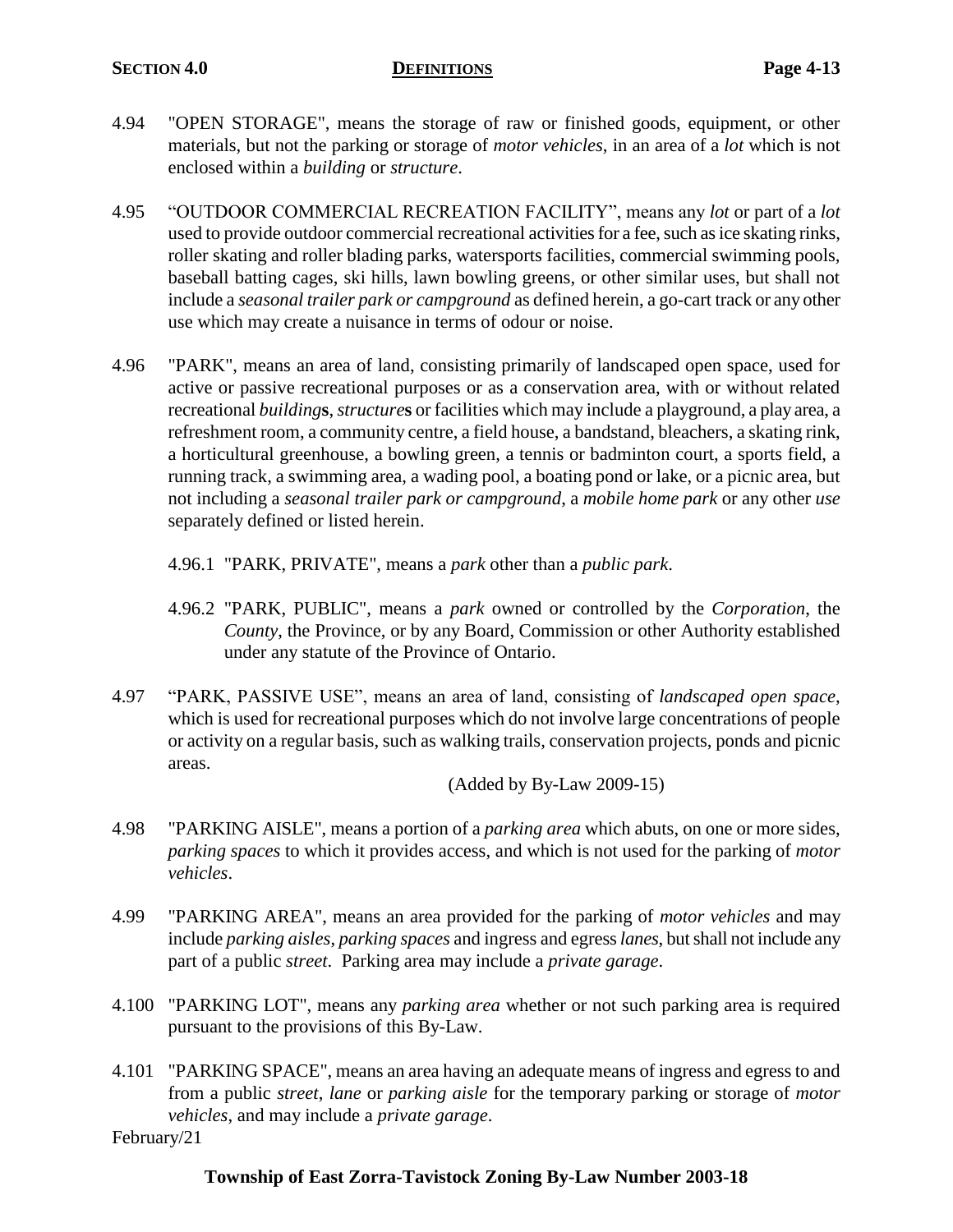- 4.102 "PERMITTED", means "permitted by this By-Law".
- 4.103 "PERSON", means any human being, association, firm, partnership, incorporated company, *Corporation*, agent or trustee, and the heirs, executors or other legal representatives of a *person* to whom the context of this By-Law can apply according to law.
- 4.104 "PERSONAL SERVICE ESTABLISHMENT", means a *building*, or part thereof, in which *persons* are employed in providing services and otherwise administering to the individual and personal needs of *persons*, including but not necessarily restricted to a barber, hairdresser, aesthetician, massage therapist, tailor, dressmaker and shoemaker, dry cleaning establishment, sun tanning shop and formal rental shop. The sale of merchandise shall be permitted only as an *accessory use* to the personal service provided.
- 4.105 "PLACE OF ENTERTAINMENT", means a motion picture or other theatre, amusement arcade, arena, auditorium, public hall, billiard or pool room, bowling alley, or dance hall; but does not include any place of entertainment or amusement otherwise defined or classified herein.
- 4.106 "PLACE OF WORSHIP", means a *building* dedicated to religious worship and may include a church hall, church auditorium, Sunday School, convent, monastery, or parish hall, within the *Place of Worship*.

(Added by By-Law 2009-15)

- 4.107 "PRIVATE GARAGE" See "GARAGE, PRIVATE".
- 4.108 "PROCESSING PLANT FOR AGRICULTURAL PRODUCTS AND/OR BY-PRODUCTS", means a *lot*, *building* or *structure* used for the processing of products directly derived from agriculture and may include the processing, storage and transport of such products, but does not include a *rendering plant* or an *abattoir***.** (Amended by By-Law 2009-15)
- 4.109 "PUBLIC GARAGE", means a *building* or place where *motor vehicles* are hired or kept or used for hire, or where such vehicles and gasoline or oils are stored or kept for sale, or a *building* or place used for the purpose of servicing, maintaining, repairing (including body and fender work and painting), washing or cleaning *motor vehicles*, but does not include any *use* otherwise defined or classified herein.
- 4.110 "PUBLIC LIBRARY", means a *public library* within the meaning of The Public Libraries Act.
- 4.111 "PUMP ISLAND", means that portion of an *automobile service station*, *public garage* or portion of non-residential *use* for the retail sale of gasoline, that includes the gas pumps, concrete base, overhead canopy and kiosk, but shall not include any part of any *building* for the repair or service of *motor vehicles*.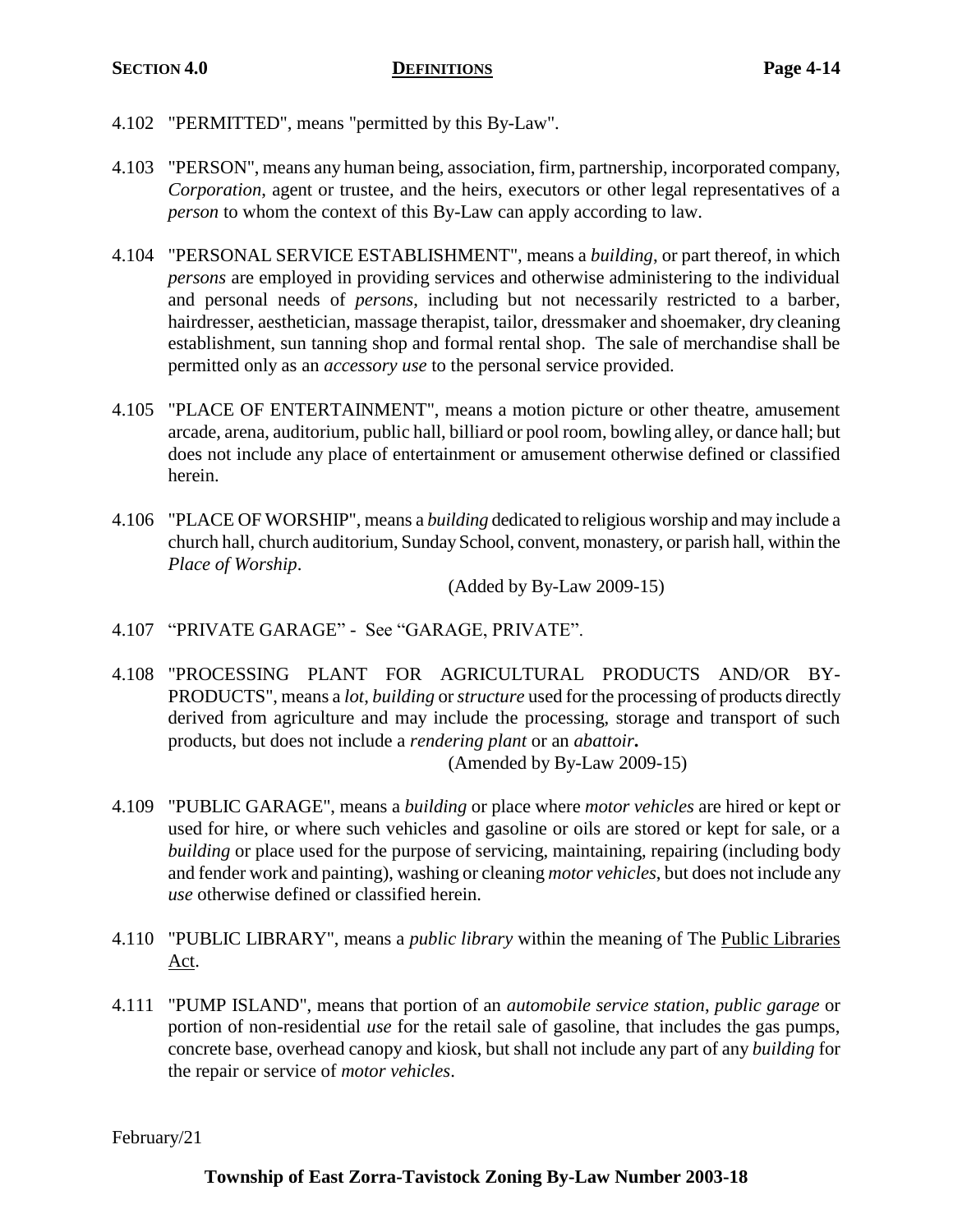- 4.112 "RECREATIONAL OR ATHLETIC FACILITY OR CLUB", means a *building* designed and intended to accommodate various forms of indoor sports and recreation and shall include an arena, gymnasium, fitness centre, ice rink or curling facility, tennis, squash, handball and badminton courts and roller rinks.
- 4.113 "RECREATIONAL TRAIL", an area used for hiking, horseback riding, cross country skiing or other similar forms of non-motorized recreational travel.
- 4.114 "RECREATIONAL VEHICLE", means any registered vehicle and shall include only the following; a snowmobile, a boat, a *motor home*, a *trailer* as defined herein; or a *trailer* for the hauling of snowmobiles or boats.
- 4.115 "RENDERING PLANT", means a premises at which dead animals are processed into hides, meat, bone meal, meat meal or inedible fats, as per the Dead Animal Disposal Act, R.S.O. 1990 as amended;
- 4.116 "RETAIL STORE", means a *building*, or part of a *building***,** in which goods, wares, merchandise, or articles are offered for sale, but does not include any establishment otherwise defined or classified herein.
- 4.117 "RISK MANAGEMENT OFFICIAL", means the *risk management official* appointed under Part IV of the Clean Water Act, S.O. 2006, as amended. (Added by By-Law 2021-##)
- 4.118 "SALVAGE YARD", means an establishment where goods, wares, merchandise, and articles are dismantled or recycled for further use and where such goods, wares, merchandise and articles are stored and kept for sale wholly or partly in the open and shall be restricted to a junk yard, a scrap metal yard, and an automobile wrecking yard, and may include an *accessory building*. Such goods, wares, merchandise, and articles shall not include hazardous waste, except compounds such as fuel, oil, and freon, which are necessarily collected as part of the dismantling or recycling operation, provided that the handling of such compounds is in accordance with all applicable Federal and Provincial environmental requirements.
- 4.119 "SAND OR GRAVEL PIT", means any pit or excavation made for the removal of any soil, sand or gravel for commercial and/or municipal purposes, but shall not include a stone quarry or a topsoil or peat extraction operation, an excavation incidental to the *erection* of a *building* or *structure* for which a building permit has been granted by the *Corporation*, an excavation incidental to the construction of any public works, or a *soil processing operation*.
- 4.120 "SANITARY SEWER", means a system of underground conduits, operated either by the *County* or the Province of Ontario, which carries sewage to a place of treatment.
- 4.121 "SCHOOL", means an educational establishment, including:

4.121.1 "PUBLIC SCHOOL", means a *school* under the jurisdiction of a public agency. February/21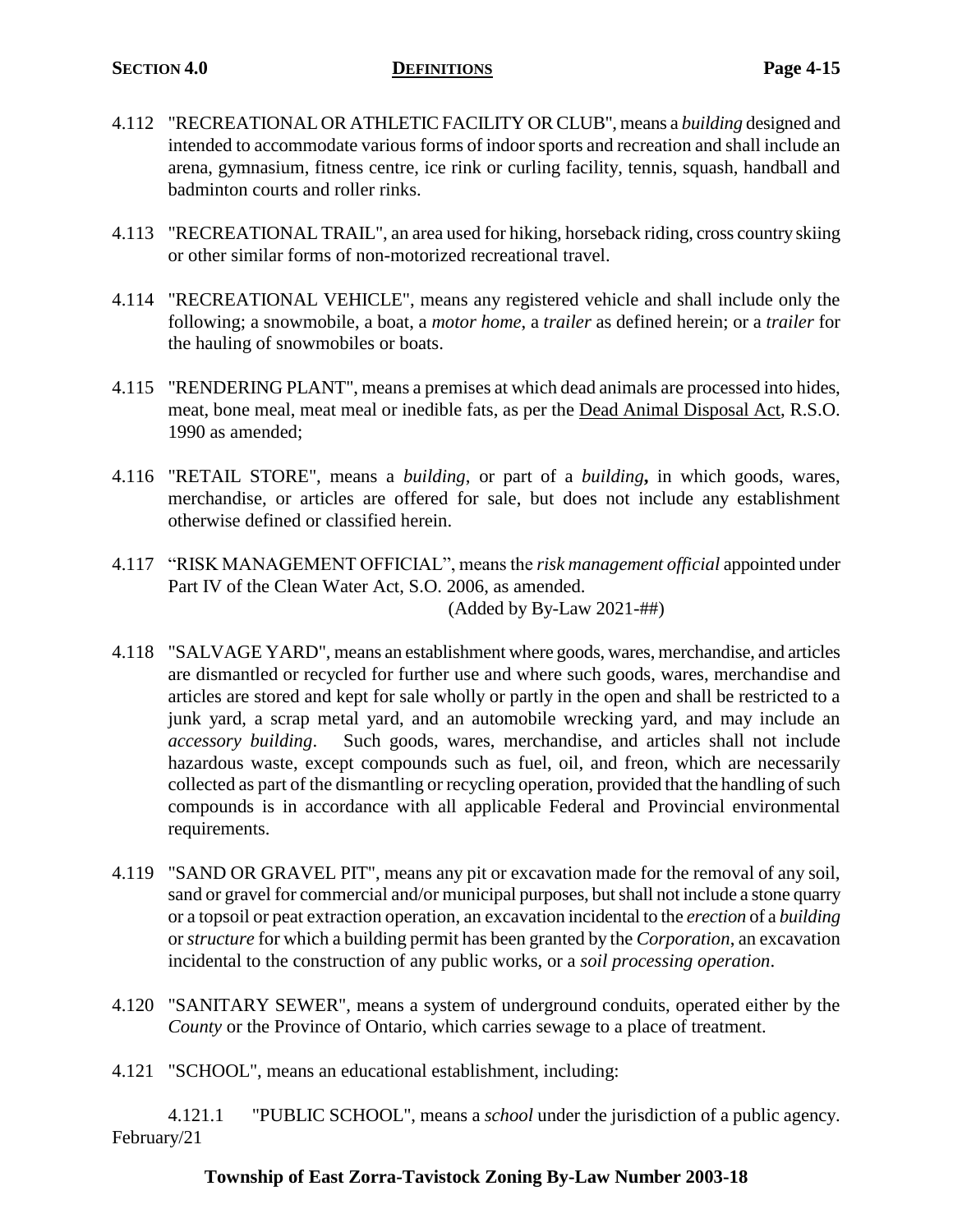- 4.121.2 "PRIVATE SCHOOL", means a *school*, other than a *public school* or a *commercial school*, under the jurisdiction of a private board of trustees or governors, a religious organization or a charitable institution.
- 4.121.3 "COMMERCIAL SCHOOL", means a *school* where instruction is given for hire or gain and includes the *studio* of a dance or music teacher, an art, business or trade *school*, and any other such specialized *school* conducted for hire or gain.
- 4.122 "*SEASONAL TRAILER PARK OR CAMPGROUND*", means the *use* of land, from April 15th until October 31st, for the purpose of recreational camping, and *building***s** and *structure***s** *accessory* thereto, where people are temporarily accommodated in tents, *motor homes*, or *trailers*, but shall not include *mobile homes*, *park* model *trailers* or any *dwelling* or *dwelling unit* designed, used or intended for year-round residential occupancy, unless specified otherwise by this By-Law.
- 4.123 "SEPTIC SYSTEM AND/OR HOLDING TANK", means a sewage system that stores and/or treats human waste on-site and is subject to approval under the Building Code Act, R.S.O. 1992, as amended, or Ontario Water Resources Act, R.S.O. 1991, as amended. These systems shall include, but are not limited to, greywater systems, cesspools, leaching bed systems and associated treatment units and holding tanks, and shall not include sewage treatment plants.

(Added by By-Law 2021-09)

- 4.124 "SEMI-DETACHED DWELLING " See "Dwelling". (Amended by By-Law 2009-15)
- 4.125 "SERVICE SHOP", means a *building* or part of a *building* not otherwise defined or classified herein for the servicing or repairing of articles, goods or materials.
- 4.126 "SETBACK", means the horizontal distance from the centreline of the street allowance, measured at right angles to such centreline to the nearest part of any *building* or *structure* on the *lot*.
- 4.127 "SOIL PROCESSING OPERATION", means the *use* of any land, *building* or *structure* for the purpose of storing, mixing, composting and packaging any soil, soil conditioning agents, wood chips and related materials, compost or manure.
- 4.128 "STOREY", means the portion of a *building*, other than an *attic* or *cellar*, included between any floor level and the floor, ceiling or roof next above it.
- 4.129 "STREET", means a public highway or public road which affords the principal means of access to abutting *lots* but does not include a *lane* or a private right-of-way. "*COUNTY* ROAD" and "TOWNSHIP ROAD" mean a *County Road* and *Township Road* as defined herein.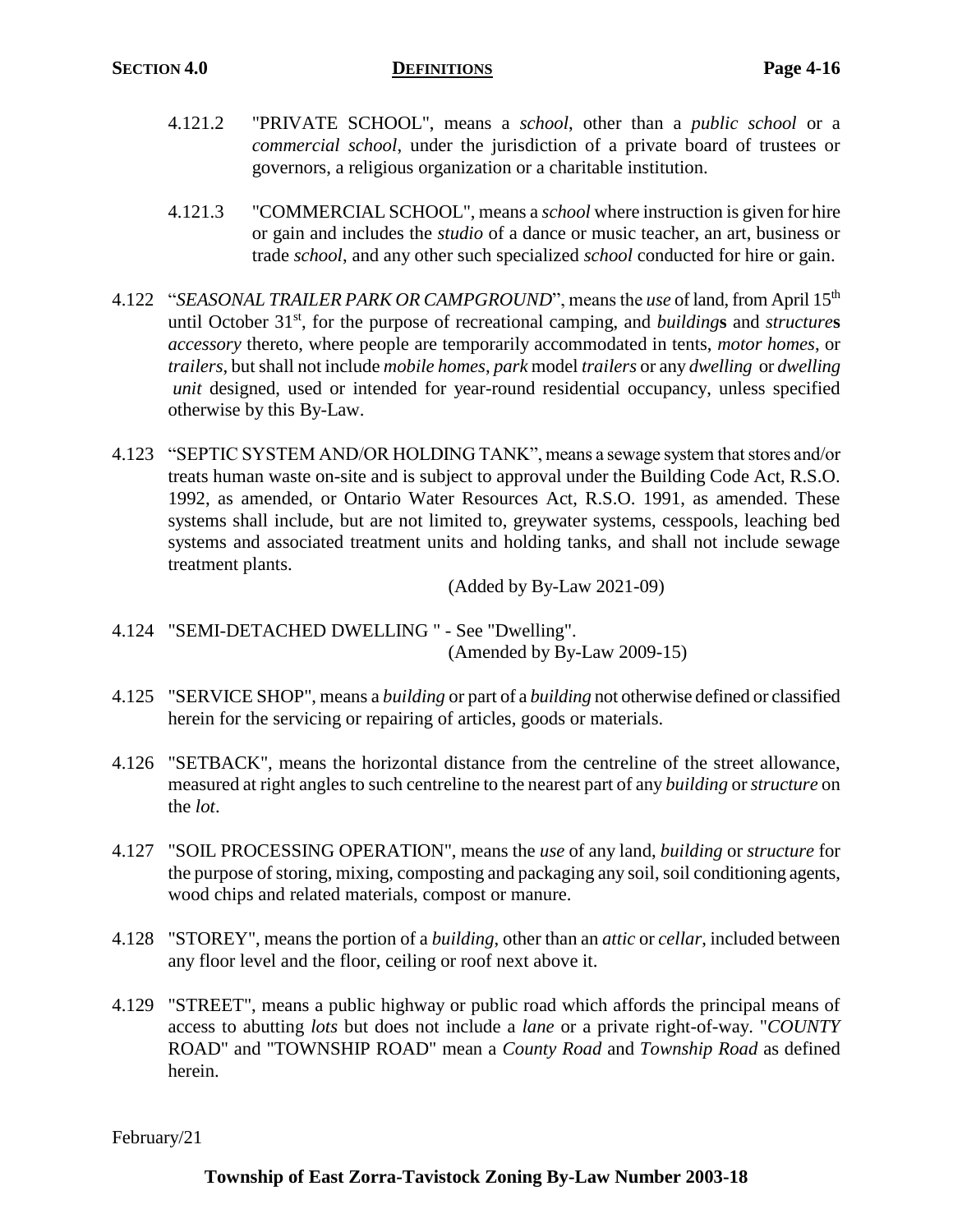- 4.129.1 "STREET, IMPROVED", means a *street* assumed by the *Corporation*, the *County* or the Province of Ontario which has been constructed in such a manner so as to permit its use by normal vehicular traffic and shall include a *street* under construction within a registered plan of subdivision for which a subdivision agreement has been entered into with The *Corporation*. The definition shall not include a *lane* or private right-of-way.
- 4.130 "STREET LINE", means the limit of the street allowance and is the dividing line between a *lot* and a *street*.
- 4.131 "STRUCTURE", means anything constructed or *erected*, the use of which requires location on the ground, or attached to something having location on the ground and, without limiting the generality of the foregoing, includes a vehicle as defined in The Highway Traffic Act but does not include a *parking area*.
- 4.132 "STUDIO", means a *building* or part thereof used as the work place of a photographer, craftsman or artist or for the instruction of art, music, dancing, languages or similar disciplines.
- 4.133 "THIRD PARTY REVIEW", means a review of a Nutrient Management Plan by staff of the Ontario Ministry of Agriculture and Food or a *Consultant in Agriculture*, and includes confirmation that a Nutrient Management Plan is consistent with the nutrient management review criteria standards and practices of the Nutrient Management Plan Best Management Practices published from time to time by the Ontario Ministry of Agriculture and Food.
- 4.134 "TOWNSHIP ROAD", means a *street* under the jurisdiction of the *Corporation*.
- 4.135 "TRAILER" means any portable unit so constructed as to be suitable for attachment to a *motor vehicle* and capable of being used for the temporary accommodation of *persons*. This definition shall not include a *mobile home*.
- 4.136 "TRUCK TRANSPORTATION TERMINAL", means the *use* of land, *building***s**, or *structure***s** where *commercial motor vehicles* are loaded or unloaded, stored, serviced, rented, leased, kept for hire, or parked for remuneration or from which *commercial motor vehicles* are dispatched as common carriers, or where goods are stored temporarily for further shipment.
- 4.137 "USE", when used as a noun, means the purpose for which a *lot* or a *building* or *structure*, or any combination thereof is designed, arranged, intended, occupied or maintained and "USES" shall have a corresponding meaning. "USE", when used as a verb, or "TO USE" shall have a corresponding meaning.
- 4.138 "VETERINARY CLINIC", means a *building* or part thereof, wherein animals of all kinds may be treated or kept for treatment by a registered veterinarian and where such animals may be temporarily boarded.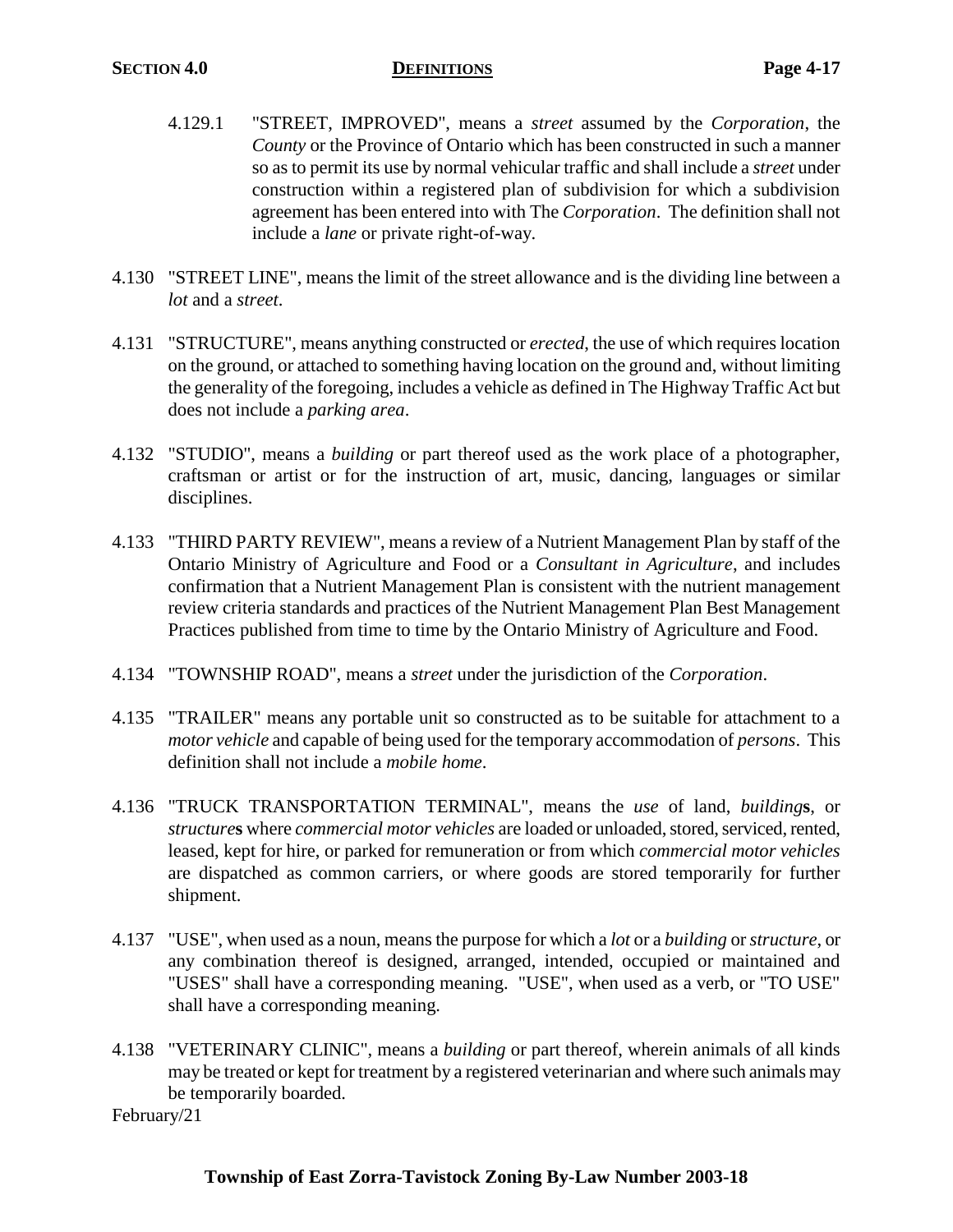- 4.139 "WAREHOUSE", means a *building* or part thereof which is used for the storage, adapting for sale, packaging or wholesale distribution of goods, wares, merchandise, foodstuff, substances or articles, but does not include a *fuel storage tank* except as an *accessory use*.
- 4.140 "WATERCOURSE", is a stream of water which flows along a defined channel, with beds and banks, for a sufficient time to give it substantial existence. This may include streams that dry up periodically.
- 4.141 "WATER SUPPLY", means a distribution system of underground piping and related storage, including pumping and purification appurtenances operated by the *Corporation*, the *County* and/or the Province of Ontario.

(Amended by By-Law 2009-15)

4.142 "WAYSIDE SAND OR GRAVEL PIT OR STONE QUARRY", means a temporary *sand and gravel pit* or stone quarry opened and used by the *Corporation*, the *County* or the Province of Ontario solely for the purpose of a road construction project and not located on the road right-of-way.

(Amended by By-Law 2009-15)

4.143 "YARD", means an area adjacent to a *building*, *structure* or excavation, located on the same *lot* as the *building*, *structure* or excavation, and which area is open, uncovered and unoccupied, except for such *accessory building***s**, *structure***s** or *uses* as are specifically permitted elsewhere in this By-Law.

(Amended by By-Law 2009-15)

- 4.143.1 "FRONT YARD", means an area extending across the full width of the *lot* between the *front lot line* of the *lot* and the nearest part of any excavation, or main *building* on the *lot*.
- 4.143.2 "FRONT YARD DEPTH", means the least horizontal dimension between the *front lot line* of the *lot* and the nearest part of any *building*, *structure* or excavation on the *lot*, or the nearest *open storage* use on the *lot*.
- 4.143.3 "REAR YARD", means an area extending across the full width of the *lot* between the *rear lot line* of the *lot* and the nearest part of any excavation or main *building* on the *lot*.
- 4.143.4 "REAR YARD DEPTH" means the least horizontal dimension between the *rear lot line* of the *lot* and the nearest part of any *building*, *structure* or excavation on the *lot*, or the nearest *open storage* use on the *lot*.
- 4.143.5 "SIDE YARD", means an area extending from the *front yard* to the *rear yard* and from the *side lot line* of the *lot* to the nearest part of any excavation or main *building* on the *lot*. In the case of a *lot* which has no *rear lot line*, the *side yard* shall extend from the *front yard* to the opposite *side yard*.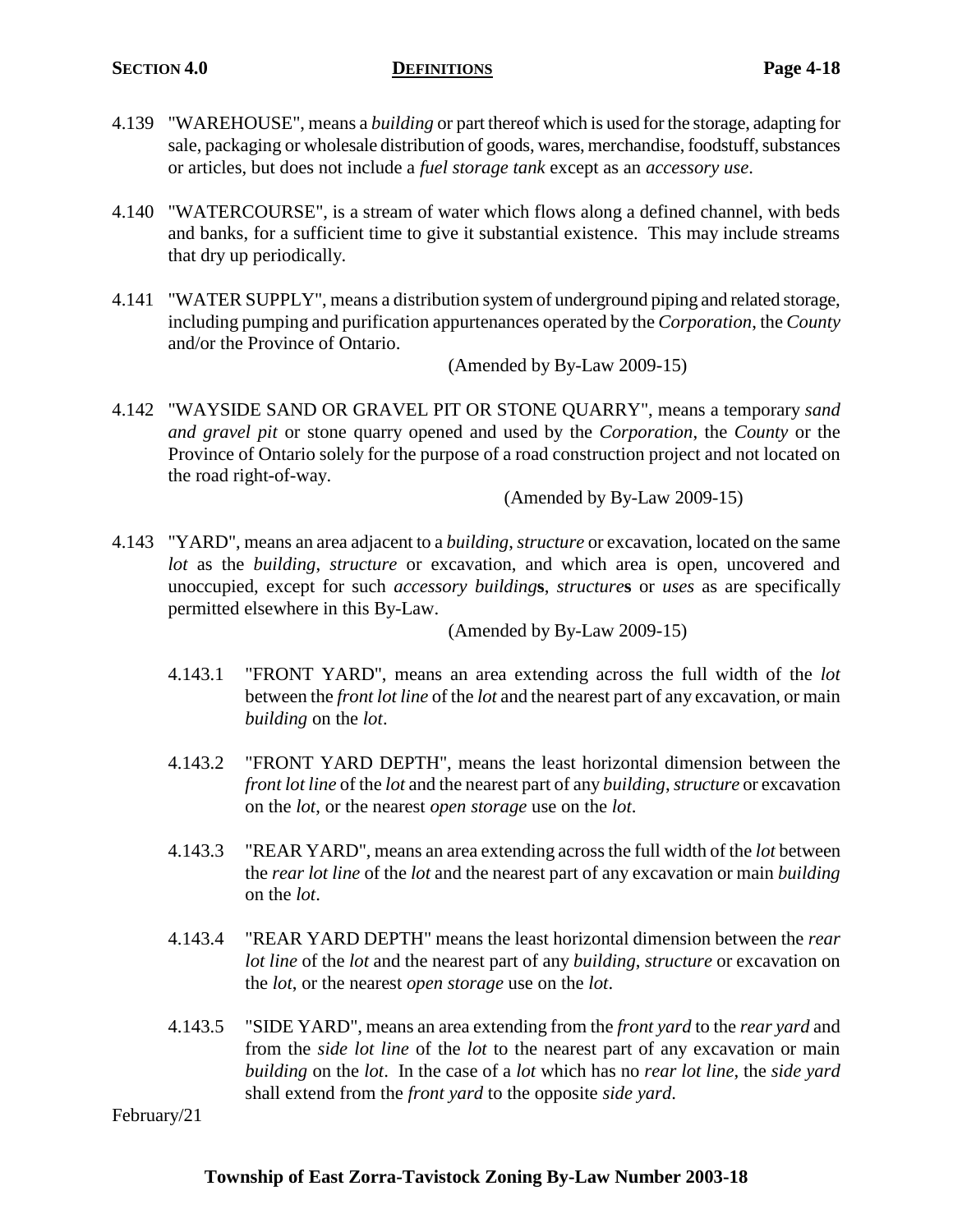## **ILLUSTRATION OF YARD DEFINITIONS**



BUILDING "B" VOLUNTARILY INCREASED<br>FRONT YARD, SIDEYARDS,REAR YARD<br>AND SETBACK ON CORNER LOT

THE ABOVE ILLUSTRATIONS ARE FOR<br>CLARIFICATION PURPOSES ONLY AND<br>DO NOT FORM PART OF THIS BY-LAW.